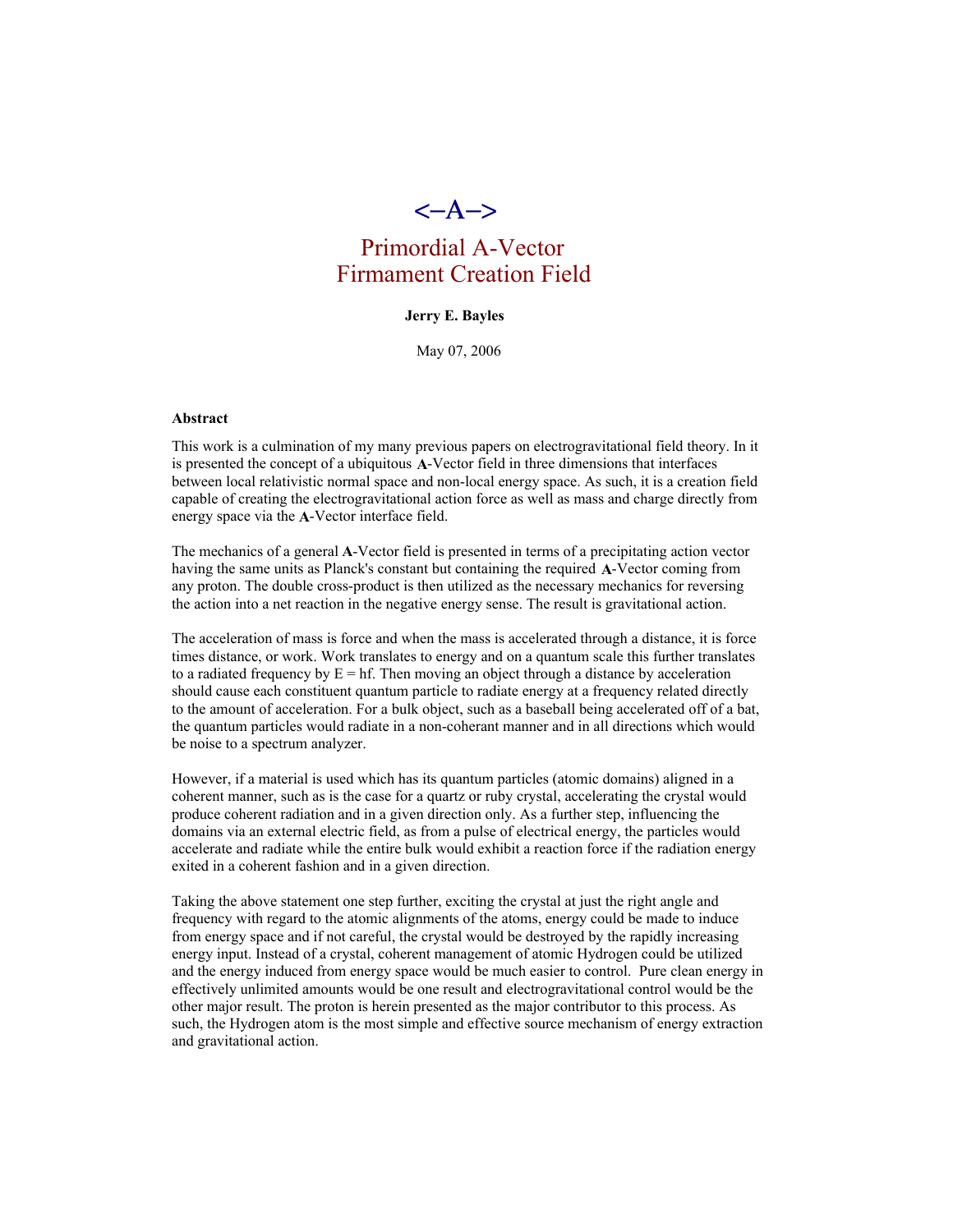| Fixed Universal S.I. Constants:                                       | Ŧ | Base File: PrimePwr.MCD            |
|-----------------------------------------------------------------------|---|------------------------------------|
| $q_{\Omega}$ = 1.602177330 · 10 <sup>-19</sup> coul                   |   | Basic electron charge.             |
| $\Phi_{\Omega}$ = 2.067834610 · 10 <sup>-15</sup> · volt · sec        |   | Fluxoid quantum.                   |
| $m_e$ = 9.109389700.10 <sup>-31</sup> kg                              |   | Electron rest mass.                |
| $\mu_{\Omega}$ = 4. $\pi$ . 1.10 <sup>-07</sup> henry m <sup>-1</sup> |   | Permeability of free space.        |
| $v_{n1}$ = 2.187591417.10 <sup>06</sup> $\frac{m}{m}$<br>sec          |   | Bohr Hydrogen-1 atom, n1 velocity. |
| $R_{n1}$ = 5.291772490 · 10 <sup>-11</sup> · m                        |   | Bohr Hydrogen-1 atom, n1 radius.   |

Derived Least Quantum electrogravitational constants applied to the n1 energy level of the Bohr Hydrogen atom based on established SI accepted constants for the fields between two elemental charges, q<sub>o</sub>:

|                                                          | $V_{LM}$ = 8.542454612 · 10 <sup>-02</sup> · m · sec <sup>-1</sup> f <sub>LM</sub> = 1.003224805 · 10 <sup>01</sup> · Hz | Electrogravitational<br>constant parameters.                     |    |
|----------------------------------------------------------|--------------------------------------------------------------------------------------------------------------------------|------------------------------------------------------------------|----|
| $t_{LM} = f_{LM}^{-1}$ (A)                               | $\lambda$ LM = v LM $f$ LM <sup>-1</sup><br>(B)                                                                          |                                                                  | 1) |
| $B_{LM} = \frac{\Phi_0}{\lambda_{LM}^2}$                 | or, $B_{LM} = 2.851983202936 \cdot 10^{-11}$ ·tesla                                                                      | Note that $\lambda_{LM}^2$ is<br>the surface area of<br>a torus. | 2) |
|                                                          | $F$ LM $:= 4 \cdot \pi \cdot q_0 \cdot v_{n1} \cdot B$ LM or, $F$ LM $= 1.256127201944 \cdot 10^{-22}$ •newton           | <b>Bohr Hydrogen-1</b><br>n1 magnetic force.                     | 3) |
| $E_{LE} = \frac{2 \cdot \Phi_0}{R_{nl} \cdot t_{LM}}$    | or, $E_{\text{LE}} = 7.840484364397 \cdot 10^{-4}$ volt m <sup>-1</sup>                                                  | Note: $E_{LE}$ and $B_{LM}$<br>are based on $\Phi_{\alpha}$ .    | 4) |
| $F_{LE}$ = $(q_o \cdot E_{LE})$                          | or, $F_{\text{LE}} = 1.256184630486 \cdot 10^{-22}$ •newton                                                              | <b>Bohr Hydrogen-1</b><br>n1 electric force.                     | 5) |
| Where also: A $_f = 1.515726345559 \cdot 10^{13}$ Hz 5A) |                                                                                                                          | $f_{\text{FOK}}$ = -3.809435809685 · 10 <sup>14</sup> · Hz 5B)   |    |

The above referenced frequencies,  $A_f$  and  $f_{FQK}$ , are the **A** vector and the EG force constant derived quantum electrogravitational frequencies respectively. Note that the frequency  $f_{FOK}$  is negative.<sup>1</sup>

In free space for electromagnetic waves:  $E = cB$  where c is the velocity of light. 6)

For the case of  $E_{LE}$  and  $B_{LM}$  however, instead of c, a velocity related to the E field and B field in the n1 shell of the Hydrogen atom is determined as shown below and is designated as vn1 $_{\rm field}$ .

$$
\text{vn1} \text{ field} = \frac{\text{E}}{\text{B}} \text{L} \text{m} \text{ where,} \qquad \text{vn1} \text{ field} = 2.749134131058 \cdot 10^7 \cdot \text{m} \cdot \text{sec}^{-1} \qquad \text{times the velocity } v_{n1} \qquad 7)
$$
\n
$$
\text{or the n1 shell.}
$$

A cross-product form for FLMnew is shown below. A force field vector is thus established inwards (or outwards) from the current element source as for the case of an ordinary transmitting antenna.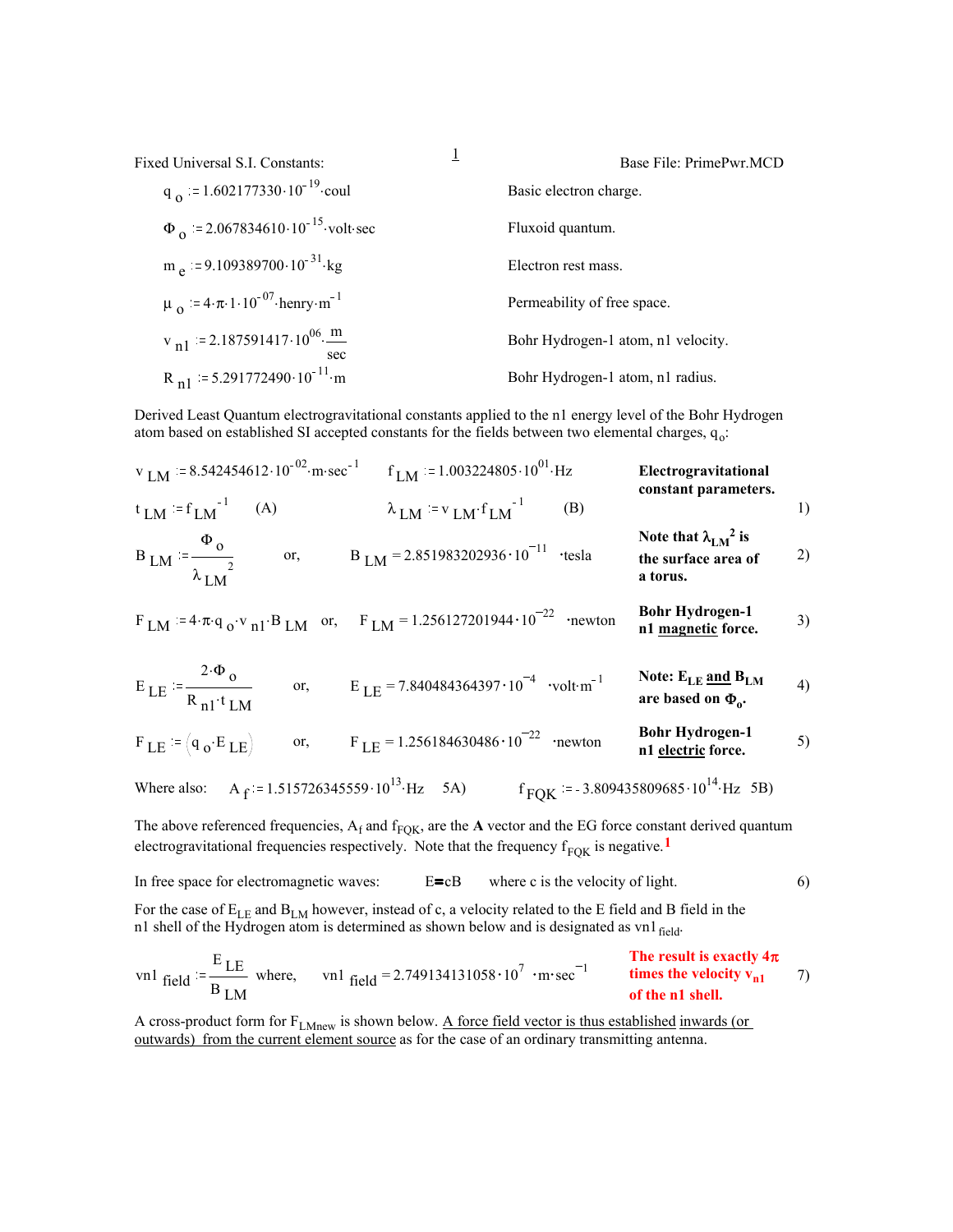$$
F_{\text{LMnewneg}} = \begin{bmatrix} B_{\text{LM}} \\ -B_{\text{LM}} \\ 0 \cdot \text{tesla} \end{bmatrix} \times \begin{bmatrix} 0 \cdot \text{coul} \cdot \frac{m}{\text{sec}} \\ 0 \cdot \text{coul} \cdot \frac{m}{\text{sec}} \\ 4 \cdot \pi \cdot (q_{\text{o}} \cdot v_{\text{n}1}) \end{bmatrix} \qquad F_{\text{LMnewneg}} = \begin{bmatrix} -1.256127201944 \cdot 10^{-22} \\ -1.256127201944 \cdot 10^{-22} \\ 0.00000000000 \end{bmatrix} \cdot \text{newton} \qquad 8)
$$

Note that the resulting force is negative and is thus a uniform circular force around a current (or n1 energy level) and is directed inwards. This occurs by reason of the mechanics of the cross product matrix which does not commute. Again, the above eq. 8 relevant electrogravitational parameters are:

$$
4 \cdot \pi \cdot (q_0 \cdot v_{n1}) = 4.404399018378 \cdot 10^{-12} \cdot \text{amp} \cdot m \quad \text{where,} \quad B_{LM} = 2.851983202936 \cdot 10^{-11} \cdot \text{tesla}
$$

If the order of multiplication is reversed, the result is opposite to the force shown above. That is, the force vector is uniformly distributed around the current vector and is expanding outwards.

$$
F_{\text{LMnewpos}} = \begin{bmatrix} 0 \cdot \text{coul} \cdot \frac{m}{\text{sec}} \\ 0 \cdot \text{coul} \cdot \frac{m}{\text{sec}} \\ 4 \cdot \pi \cdot (q_o \cdot v_{n1}) \end{bmatrix} \times \begin{bmatrix} B_{\text{LM}} \\ -B_{\text{LM}} \\ 0 \cdot \text{tesla} \end{bmatrix} \qquad F_{\text{LMnewpos}} = \begin{bmatrix} 1.256127201944 \cdot 10^{-22} \\ 1.256127201944 \cdot 10^{-22} \\ 0.000000000000 \end{bmatrix} \text{.} \text{newton} \quad 10)
$$

The **double cross-product** of electric, magnetic and the **A** vector fields will be presented next for deriving both the negative and positive **electrogravitational force** between two electron fields at R<sub>n1</sub>. Note that the product of charge and velocity utilizes the same units as for current times distance. Further, the product of the permeability of free space and current is the vector magnetic potential, also formally known as the **A** vector. Its units are weber per meter or volt-second per meter. Therefore, let the following S.I. constants be established for the purpose of numerical analysis:

| $\alpha$ = 7.297353080 · 10 <sup>-03</sup>           |                                                                                             |   | Established SI fine structure constant.                   |
|------------------------------------------------------|---------------------------------------------------------------------------------------------|---|-----------------------------------------------------------|
| h = $6.626075500 \cdot 10^{-34}$ joule sec           |                                                                                             |   | Established SI Plank's constant.                          |
|                                                      | $f_{n1} := m_e v_{n1}^2 (h)^{-1}$ $f_{n1} = 6.579082358401 \cdot 10^{15}$ · Hz              |   | $R_{n1}$ energy level standing<br>wave average frequency. |
| $t_{n1} = f_{n1}^{-1}$                               | $t_{n1} = 1.519968812555 \cdot 10^{-16}$ sec                                                |   | $R_{n1}$ energy level time.                               |
| $i_{n1}$ = q <sub>0</sub> .f <sub>n1</sub> .4. $\pi$ | $i_{n1} = 0.013246031071$ amp                                                               |   | $R_{n1}$ derived current constant.                        |
| $A_{n1} = \mu_0 \cdot i_{n1}$                        | A <sub>n1</sub> = 1.664545356129 · 10 <sup>-8</sup> · <u>weber</u>                          | m | $R_{n1}$ derived A vector constant.                       |
| $\lambda$ LM $=$ $\frac{h}{m_e v_{LM}}$              | $\lambda_{LM}$ = 8.514995416263 $\cdot$ 10 <sup>-3</sup> ·m EG derived wavelength constant. |   |                                                           |

$$
\overline{2}
$$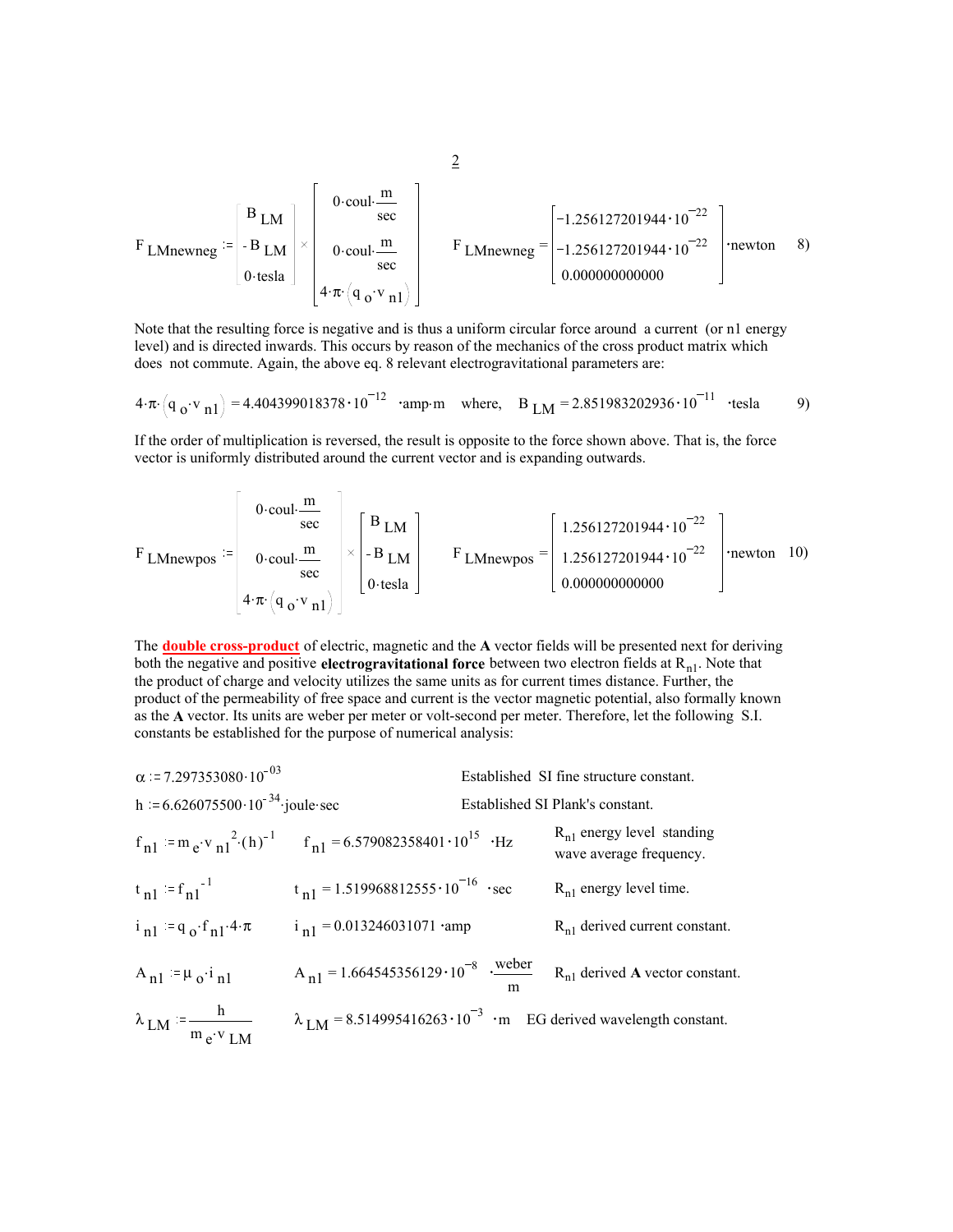Note that the following expression relates the n1 level **A** vector to the natural number (e) and the fine structure constant  $(\alpha)$  in the form of a ratio that yields a number very close to unity.

First: 
$$
\Phi_{An1} := A_{n1} \cdot 2 \cdot \pi \cdot R_{n1}
$$
  $\Phi_{An1} = 5.534478007908 \cdot 10^{-18}$  weber

Where: 
$$
\frac{\Phi_0}{(\Phi_{An1})} \cdot \left(\frac{\alpha}{e}\right) = 1.003020968003
$$
  $q_0 \cdot A_{n1} = 2.666896834347 \cdot 10^{-27}$   $\cdot kg \cdot \frac{m}{sec}$  12)

Further, the n1 **electrogravitational form of Plank's constant** is stated below as:

$$
h_{fLM} := q_o \cdot \Phi_{An1}
$$
  $h_{fLM} = 8.867215197655 \cdot 10^{-37}$  'joule-sec

The electrogravitational Plank's constant is related to the standard Planks constant as shown below where again, the natural number e and the fine structure constant  $\alpha$  both figure into the ratio of the standard and the electrogravitational Planks constant so that the result of the ratio is also very close to unity.

$$
\frac{h}{h_{\text{fLM}}} \cdot \left(\frac{\alpha}{2 \cdot e}\right) = 1.003020972746
$$

A frequency related to the electrogravitational Plank's constant is derived below based on the least allowed electrogravitational velocity  $v_{LM}$  and the rest mass of the electron.

$$
f_{\text{hfLM}} := \frac{m_e (v_{LM}^2)}{h_{\text{fLM}}} \qquad f_{\text{hfLM}} = 7.496652725881 \cdot 10^3 \cdot \text{Hz}
$$

Acoustically modulating the air space inside of a Tesla coil at the above frequency may cause a resonance to occur with the incoming electrogravitational  $h_{\text{ILM}}$  parameter (eq. 13 above) that is normal to the Earth's surface since this parameter is assumed in this paper to be the action vector of the electrogravitational force. Further, the air space may be filled with pure Hydrogen gas insulated from the outside environment with a non-magnetic container such as plastic or ceramic. The reason Hydrogen is chosen is that the hyperfine frequency that radiates from the proton and electron combination may be considered to be a continuous source of energy that can be utilized to provide not only an electrogravitational force interaction between systems of mass but can provide a direct source of free power. **2**

The hyperfine frequency of the Hydrogen atom is:  $f_{H1}$ 

$$
f_{\text{H1}} = 1.420405751 \cdot 10^{09} \text{ Hz}
$$

$$
\frac{f_{H1} \cdot \alpha^2}{f_{hfLM} \left(\frac{4}{\pi}\right)^2 \cdot 2 \cdot \pi} = 0.990548268608
$$
\nThe ratio at the left establishes a correspondence between  $f_{H1}$ ,  $f_{hfLM}$ ,  $\alpha$ ,  $\pi$ , and the golden ratio which is expressed as the square of  $4/\pi$ .

\nThe ratio at the left establishes a correspondence between  $f_{H1}$ ,  $f_{hfLM}$ ,  $\alpha$ ,  $\pi$ , and the golden ratio which is expressed as the square of  $4/\pi$ .

The  $h_{\text{fLM}}$  term in eq. 13 above is to be taken as the instantaneous quantum electrogravitational action vector and can be expressed as momentum times wavelength or energy times time as for the standard Plank form of h. The momentum parameter can also be stated as the product of charge times the **A** vector. Then we can form a first term in the double cross product that forms the total electrogravitational action containing  $h_{\text{fM}}$ in the **Z** axis remembering that it is composed of the product of wavelength, charge, and the **A** vector. **These parameters must exist as fundamental uncertainties by the Heisenberg uncertainty principle .**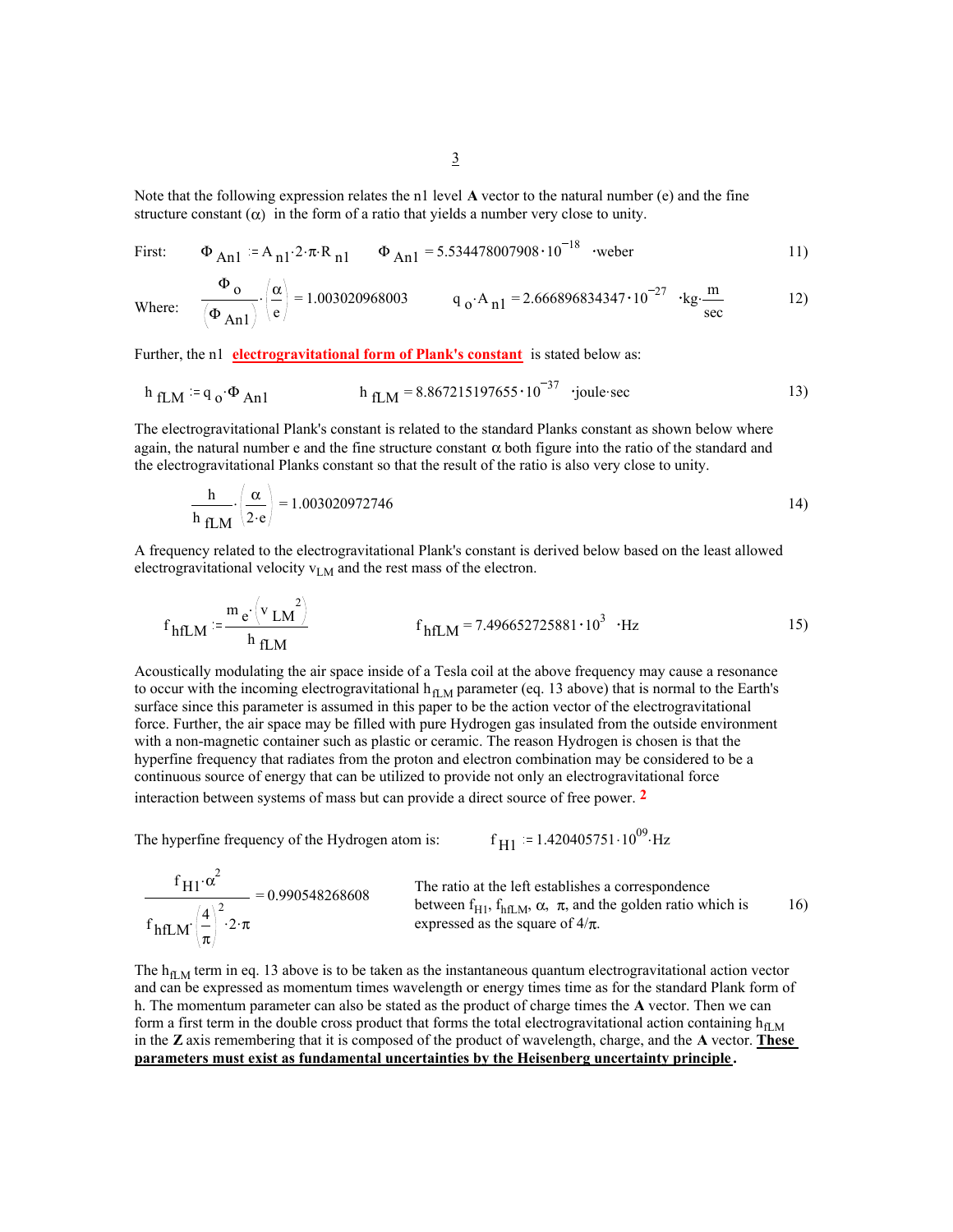The double cross-product suggests that the **A** vector may interact with the cross-product of **E** and **B** fields at a point distant from the source that originates the **A** vector and further that it does so instantaneously. Putting it more succinctly: The cross product of the **A** vector is taken with the distant cross-product of another systems' quantum standing wave, non-radiating **E** and **B** field, and it does so instantaneously. For example, the field of a Tesla coil is a standing wave where the **E** and **B** fields are in the same direction spatially but are out of phase timewise by 90 degrees. **Thus, a Tesla coil mounted parallel to the surface of the Earth may react directly with the vertical electrogravitational A vector coming from the Earth.**

This initial form of double cross-product demonstrates a force of attraction in the **Z** direction which is is the vertical axis. The **BLM** and **ELE** fields, both in the **X** axis, form a standing wave. The second and third vectors are 90 degrees apart in time. The first and second vectors are 90 degrees to each other in space. 17) <sup>F</sup> EGneg 0. . joule sec 0. . joule sec h fLM B LM 0.tesla 0.tesla E LE 0. volt m 0. volt <sup>m</sup> Thus: The magnetic permeability µo and one of the newton terms are constants and thus do not show up as variables in observations of ordinary gravitational actions. 18) <sup>F</sup> <sup>=</sup> EGneg 0.000000000000 0.000000000000 1.982791757595 10 <sup>50</sup> newton. . henry <sup>m</sup> newton This example demonstrates the case for **tornado or cyclone action** where the **X** and **Y** plane has a circular **B** field and a **Y** and **Z** electric force field. 19) <sup>F</sup> EGZXY 0. . joule sec 0. . joule sec h fLM B LM B LM 0.tesla 0. volt m E LE E LE The vector result is indicative of rotational motion as well as attraction towards the Earth. F = EGZXY 1.982791757595 10 <sup>50</sup> 1.982791757595 10 <sup>50</sup> 1.982791757595 10 <sup>50</sup> newton. . henry <sup>m</sup> newton 20)

Finally, the case for **electrogravitational repulsion** in the **Z** direction (vertical) with regard to eq. 17 above is obtained by changing the direction of the electric field vector by 180 degrees:

E LE 0. . joule sec B LM Note: Reversing the direction of volt 0. current or voltage of any odd 0. . joule sec F EGpos 0.tesla m number of vectors will also result in h fLM a reverse force of electrogravitation. 0.tesla volt 0. m 0.000000000000 Thus it is demonstrated that the newton. . henry two-step cross-product of electric 0.000000000000 F = EGpos <sup>m</sup> newton 22)and magnetic vector fields will 1.982791757595 10 <sup>50</sup> yield action that is demonstrated on a daily basis by natural forces.

21)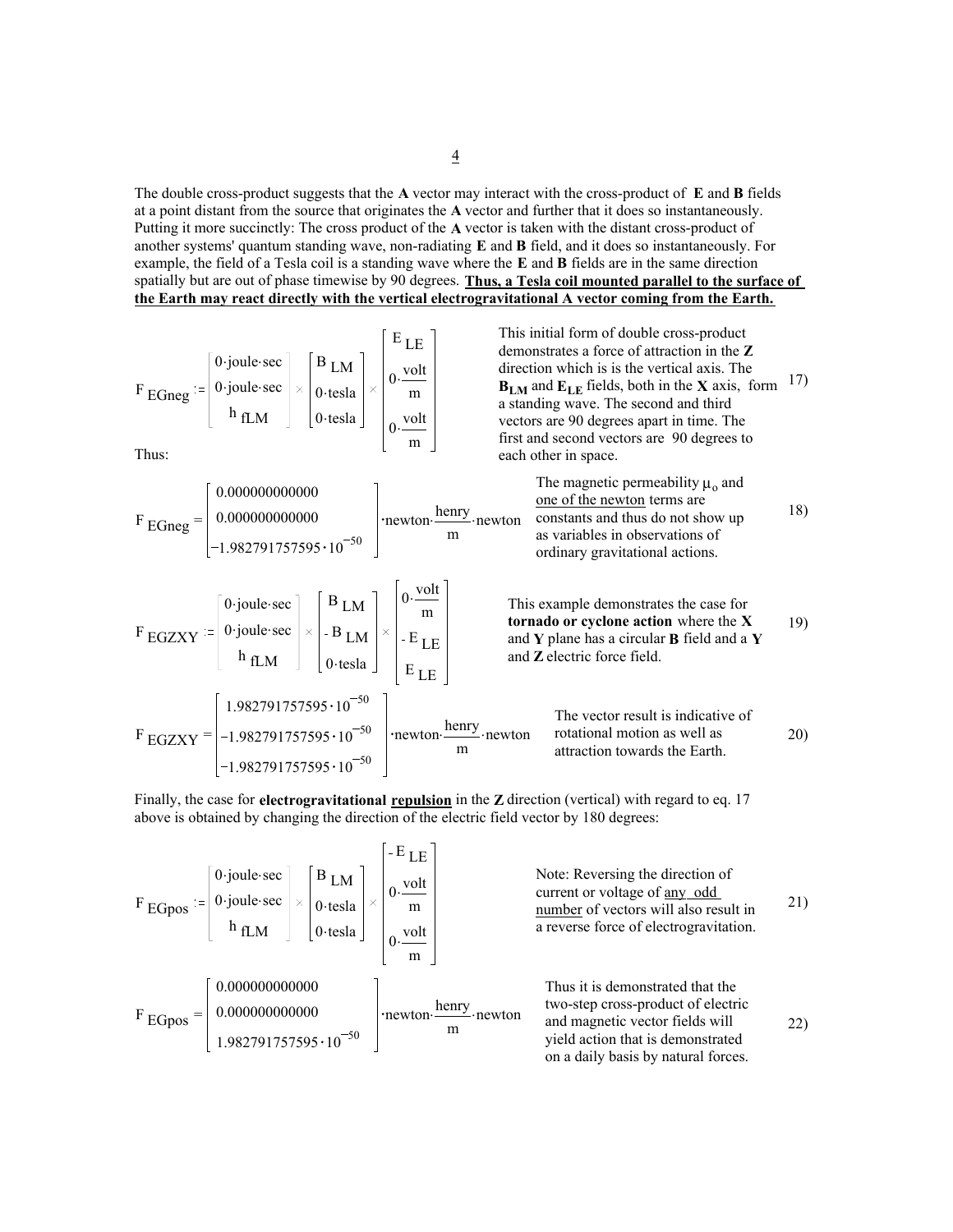Therefore, the double cross product has the property of returning a result along the same vector that begins the interaction, namely the least quantum electrogravitational  $h_{\text{fLM}}$  least action vector.

For example, in eq. 17 above, the cross product result of the first two vectors to the right of the equals sign causes a 90 degree twist from  $X$  to  $Y$  in the second vector  $B_{LM}$  as shown below in eq. 23.

Step 1 : 
$$
\left[\begin{array}{c} 0 \text{ - joule} \sec \\ 0 \text{ - joule} \sec \\ h \text{ fL} \end{array}\right] \times \left[\begin{array}{c} B \text{ L} \text{M} \\ 0 \cdot \text{weker} \\ \text{m}^2 \\ 0 \cdot \text{weker} \\ \text{m}^2 \end{array}\right]
$$
 Step 1 =  $\left[\begin{array}{c} 0.000000000000 \\ 2.528914880053 \cdot 10^{-47} \\ 0.0000000000000 \end{array}\right]$  + kg-volt

Then the **Y** result (Step1) of eq. 23 is cross multiplied with the **X** value in the third vector to the right of the equals sign in eq. 17 and the result is the final vector in the **Z** direction as shown below.

Final := Step 1 × 
$$
\begin{bmatrix} E & E \ 0.000 & 0.0000 & 0.0000 & 0.0000 & 0.0000 & 0.0000 & 0.0000 & 0.0000 & 0.0000 & 0.0000 & 0.0000 & 0.0000 & 0.0000 & 0.0000 & 0.0000 & 0.0000 & 0.0000 & 0.0000 & 0.0000 & 0.0000 & 0.0000 & 0.0000 & 0.0000 & 0.0000 & 0.0000 & 0.0000 & 0.0000 & 0.0000 & 0.0000 & 0.0000 & 0.0000 & 0.0000 & 0.0000 & 0.0000 & 0.0000 & 0.0000 & 0.0000 & 0.0000 & 0.0000 & 0.0000 & 0.0000 & 0.0000 & 0.0000 & 0.0000 & 0.0000 & 0.0000 & 0.0000 & 0.0000 & 0.0000 & 0.0000 & 0.0000 & 0.0000 & 0.0000 & 0.0000 & 0.0000 & 0.0000 & 0.0000 & 0.0000 & 0.0000 & 0.0000 & 0.0000 & 0.0000 & 0.0000 & 0.0000 & 0.0000 & 0.0000 & 0.0000 & 0.0000 & 0.0000 & 0.0000 & 0.0000 & 0.0000 & 0.0000 & 0.0000 & 0.0000 & 0.0000 & 0.0000 & 0.0000 & 0.0000 & 0.0000 & 0.0000 & 0.0000 & 0.0000 & 0.0000 & 0.0000 & 0.0000 & 0.0000 & 0.0000 & 0.0000 & 0.0000 & 0.0000 & 0.0000 & 0.0000 & 0.0
$$

We see the result as exactly equal to the eq. 18 result for eq. 17 above.

 $E = 1$ 

The units of newton times henry/meter times newton can also be expressed as weber times Pascal times weber as shown below for the above expression in eq. 24.

Final = 
$$
\begin{bmatrix} 0.000000000000 \\ 0.0000000000000 \\ -1.982791757595 \cdot 10^{-50} \end{bmatrix}
$$
 **weber** (Pa) weber **or or or or or or or or or or or or or or or or or or or or or or or or or or or or or or or or or or or or or or or or or or or or or or or or or or or or or or or or or or or or or or or or or or or or or or or or or or or or or or or or or or or or or or or or or or or or or or or or** 

The result forms two interlocking magnetic flux rings (a torus) that may be visualized as forming a moving pressure wave in local space. In a previous work, *Hydrogen As A Free Energy Source Defines A New Universe*,**3** I proposed that the proton was a source of negative energy but also of a positive outwards moving pressure wave. This is an addendum to the main paper in reference 2 which starts on page 26. The result in eq. 26 above suggests a similar action associated with electrogravitation since the interlocking magnetic flux rings (webers) in combination with the pressure unit (Pascal) can be viewed as similar to the mechanics of the proton pressure wave. However, the total electrogravitational result is a negative pressure wave instead of a positive pressure wave. That would be interpreted as a collapsing pressure wave. Note that the unit Pascal is equal to newton per meter squared.

For example: 
$$
1 \cdot \frac{\text{newton}}{\text{m}^2} = 1.00000000000 \cdot \text{Pa}
$$

Then the newton can be considered to be a force constant similar to the gluon force constant and the meter squared is the local dimensional variable required for the gravitational force to fall off as 1/meter2. Then it is possible that the electrogravitational Pascal unit arises from the connection to nonlocal energy space and to normal space at the center and outside interfaces of the proton, respectively.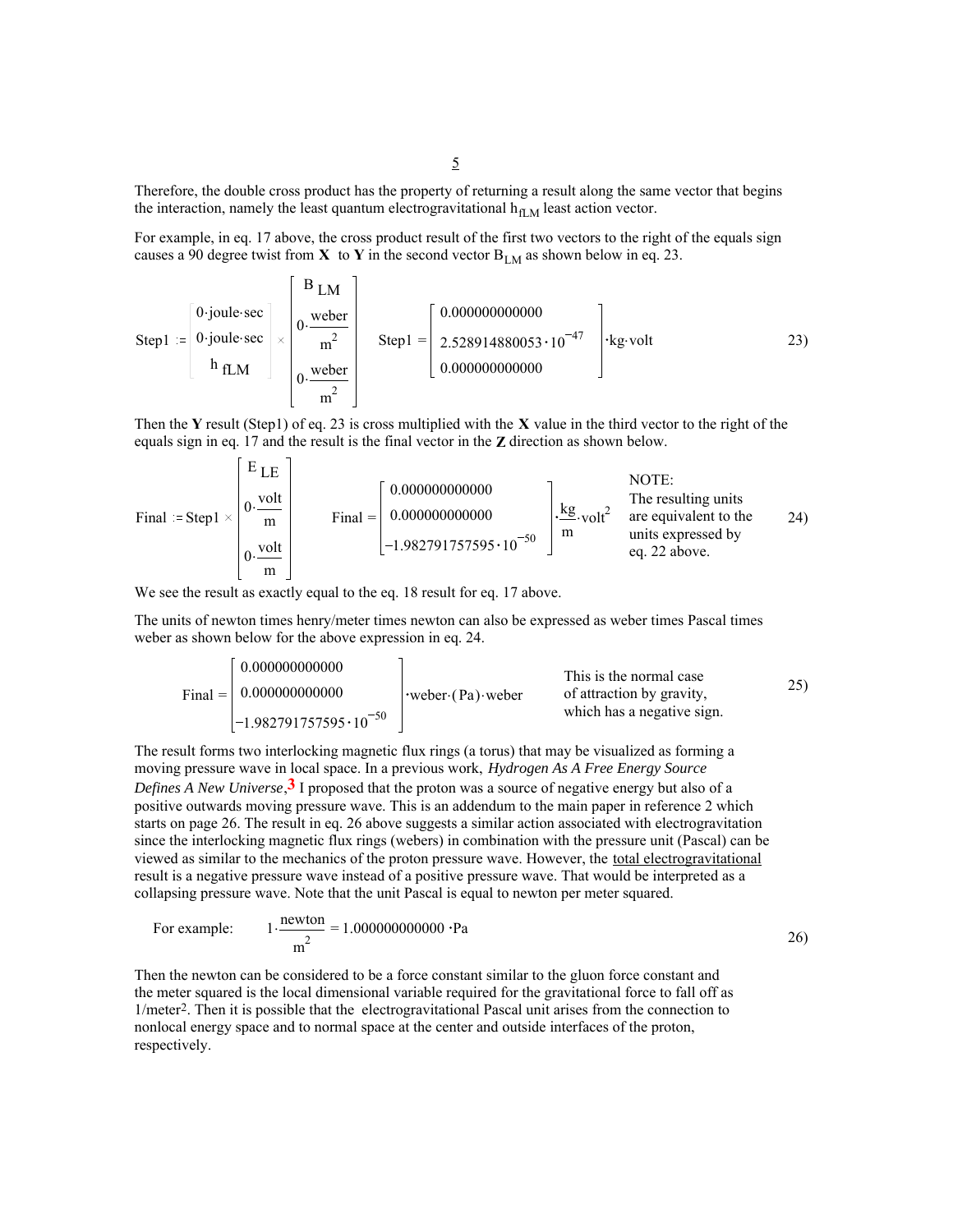To recap, the double cross product mechanics of eq. 17 above, the first cross-product involves the electrogravitational Plank constant  $\mathbf{h}_{\mathbf{f},\mathbf{M}}$  from eq. 13 and  $\mathbf{B}_{\mathbf{I},\mathbf{M}}$ , the  $\mathbf{R}_{\text{n}1}$  electrogravitational magnetic value presented in eq. 2. The result is presented in eq. 23 above. The result is found to be in the **Y** vector. This amounts to a twist from **X** to **Y** and this twist is initiated by the **Z** vector, the  $h_{\text{fLM}}$ parameter consisting of the **A** vector, charge, and a quantum wavelength. The primary action of interest is the **A** vector, which I consider to be a fundamental, non-local momentum changing vector, which also acts on all quantum matter and cannot be shielded against. The twist to the **Y** plane then allows for the second cross product with the **X** vector  $(E_{LE})$  to initiate a final twist back towards the **Z** vector direction. The <u>dot product</u> of the **E** and **B** vectors divided by  $\mu_0$  yields power per meter squared which is not radiated but is an imaginary standing wave power. This is shown below.

$$
S_{\text{stdwv}} = \begin{bmatrix} B_{\text{LM}} \\ 0 \cdot \text{tesla} \\ 0 \cdot \text{tesla} \end{bmatrix} \cdot \begin{bmatrix} E_{\text{LE}} \\ 0 \cdot \frac{\text{volt}}{\text{m}} \\ 0 \cdot \frac{1}{\text{m}} \end{bmatrix} \cdot \begin{bmatrix} 1 \\ 1 \cdot \frac{1}{\text{m}} \\ 0 \cdot \frac{\text{Volt}}{\text{m}} \end{bmatrix} \cdot \begin{bmatrix} 1 \\ 0 \cdot \frac{\text{Volt}}{\text{m}} \end{bmatrix} \cdot \begin{bmatrix} 1 \\ 0 \cdot \frac{\text{Volt}}{\text{m}} \end{bmatrix} \cdot \begin{bmatrix} 1 \\ 0 \cdot \frac{\text{Volt}}{\text{m}} \end{bmatrix} \cdot \begin{bmatrix} 1 \\ 0 \cdot \frac{\text{Volt}}{\text{m}} \end{bmatrix} \cdot \begin{bmatrix} 1 \\ 0 \cdot \frac{\text{Volt}}{\text{m}} \end{bmatrix} \cdot \begin{bmatrix} 1 \\ 0 \cdot \frac{\text{Volt}}{\text{m}} \end{bmatrix} \cdot \begin{bmatrix} 1 \\ 0 \cdot \frac{\text{Volt}}{\text{m}} \end{bmatrix} \cdot \begin{bmatrix} 1 \\ 0 \cdot \frac{\text{Volt}}{\text{m}} \end{bmatrix} \cdot \begin{bmatrix} 1 \\ 0 \cdot \frac{\text{Volt}}{\text{m}} \end{bmatrix} \cdot \begin{bmatrix} 1 \\ 0 \cdot \frac{\text{Volt}}{\text{m}} \end{bmatrix} \cdot \begin{bmatrix} 1 \\ 0 \cdot \frac{\text{Volt}}{\text{m}} \end{bmatrix} \cdot \begin{bmatrix} 1 \\ 0 \cdot \frac{\text{Volt}}{\text{m}} \end{bmatrix} \cdot \begin{bmatrix} 1 \\ 0 \cdot \frac{\text{Volt}}{\text{m}} \end{bmatrix} \cdot \begin{bmatrix} 1 \\ 0 \cdot \frac{\text{Volt}}{\text{m}} \end{bmatrix} \cdot \begin{bmatrix} 1 \\ 0 \cdot \frac{\text{Volt}}{\text{m}} \end{bmatrix} \cdot \begin{bmatrix} 1 \\ 0 \cdot \frac{\text{Volt}}{\text{m}} \end{bmatrix} \cdot \begin{bmatrix} 1 \\ 0 \cdot \frac{\text{Volt}}{\text{m}} \end{bmatrix} \cdot \begin{bmatrix} 1 \\ 0 \cdot \frac{\text{Volt}}{\text{m}}
$$

The cross-product of the above form will yield zero in the **Z** direction which is the vector of propagation for an electromagnetic wave based on the above parameters of  $\mathbf{E}$ , **B** and  $1/\mu_0$ . However, when the **A** vector causes a 90 degree twist of the **B** vector, the cross product with **E** yields a **Z** vector which is the axis of field motion and thus is detectable and perhaps useful external negative-energy electromagnetic radiation.

$$
S_{\text{real}} := \begin{bmatrix} 0 \text{-tesla} \\ B \text{ LM} \\ 0 \text{-tesla} \end{bmatrix} \times \begin{bmatrix} E_{\text{LE}} \\ 0 \cdot \frac{\text{volt}}{\text{m}} \\ 0 \cdot \frac{1}{\text{m}} \end{bmatrix} \cdot \begin{bmatrix} 1 & 0.00000000000 \\ \frac{1}{\mu_{\text{O}}} & 1.779426247750 \cdot 10^{-8} \end{bmatrix} \cdot \text{watt} \cdot \text{m}^{-2}
$$

Note: 
$$
h_{\text{fLM}} \mu_0 \cdot S_{\text{real}_2} = -1.982791757595 \cdot 10^{-50}
$$
  $\cdot \text{newton} \cdot \frac{\text{henry}}{\text{m}}$   $\cdot \text{newton}$  (29)

Note that the result from the above cross product of **E** and **B** is negative and thus the field motion is opposite in direction along the **Z** axis as the **A** vector was. This amounts to a force of attraction since a negative energy field is directed back towards the Earth. (The net system motion follows the field.)

It is of interest that the units of **S** are also equal to mass per time cubed. Then the negative electromagnetic real power above has a frequency of interaction with the electron equal to:

 $\overline{a}$ 

$$
f_{\text{Sreal}} := \left(\frac{S_{\text{real}_2}}{m_e}\right)^{\frac{1}{3}}
$$
 then,  $f_{\text{Sreal}} = 1.346584386635 \cdot 10^7 + 2.332352574331 \cdot 10^7 i \cdot \text{Hz}$  30)

where,  $arg(f_{\text{Sreal}}) = 60.00000000000 \cdot deg$ 

Note that 60 degrees and even multiples of 60 degrees are key to molecular structure angles related to Hydrogen bonding with molecules such as Oxygen, forming water molecules, for example.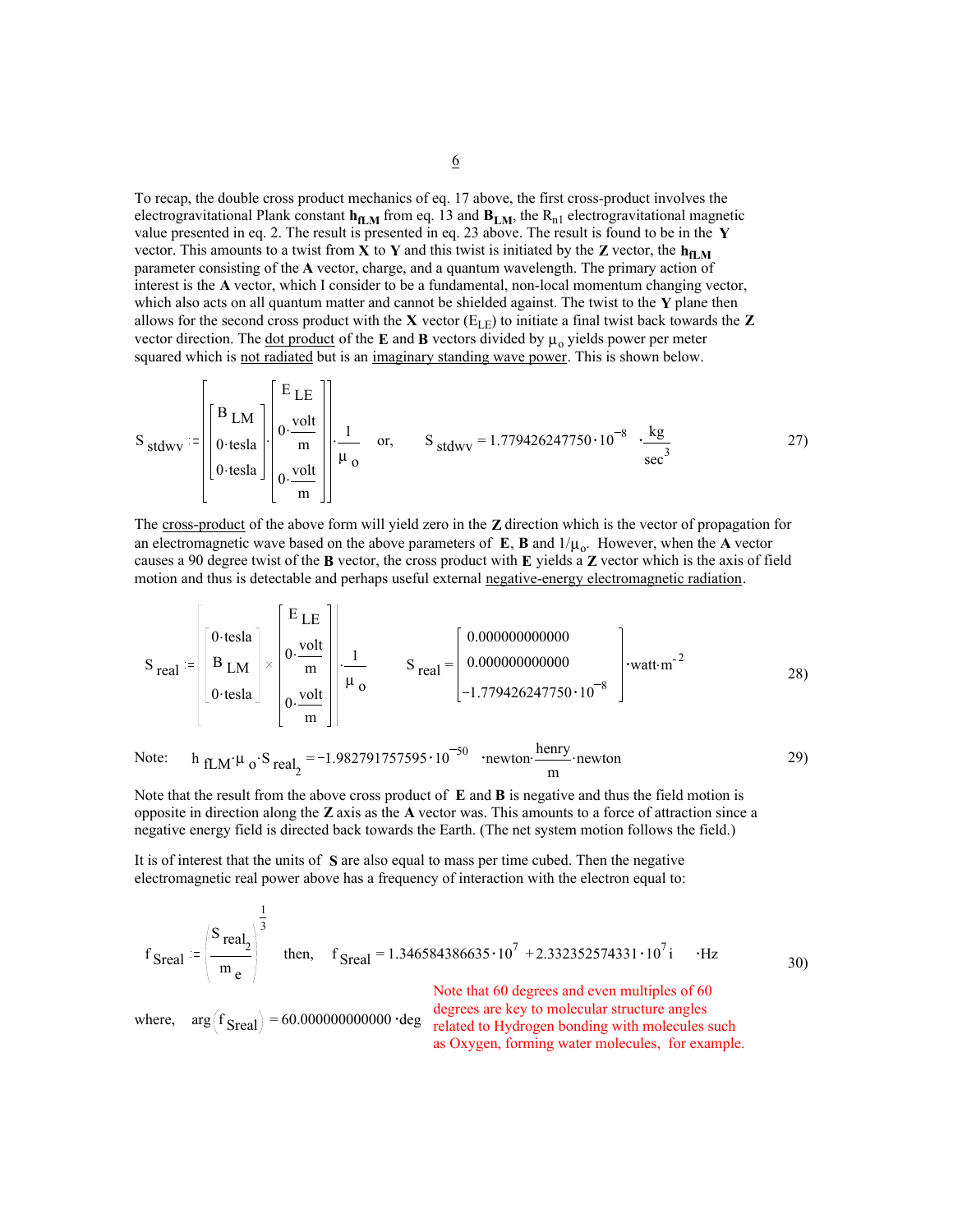A 'mathalogical' approach to the mechanics of electrogravitation is shown next in a simplified form. First, the two step cross product and its result is shown. This is for the case of a standing wave where the first **A** vector may generate the magnetic **B** field and the second vector may generate the electric **E** field.

The two vectors have a 1 in the **X** direction. The result is the same if we place a 1 in both rows of the **Y** or **Z** axis. The field radiation along the **Z** vector is equal to zero. (A) = 1 0 0 0 1 0 0.000000000000 0.000000000000 0.000000000000 31)

The result is shown below for a 1 in the **Y** and the **X** rows. The result is a -1 in the **Z** direction.

(B) 
$$
\begin{pmatrix} 0 \\ 1 \\ 0 \end{pmatrix} \times \begin{pmatrix} 1 \\ 0 \\ 0 \end{pmatrix} = \begin{pmatrix} 0.00000000000 \\ 0.000000000000 \\ -1.000000000000 \end{pmatrix}
$$
 This vector cross product does generate an output in the Z direction and therefore field propagation does occur.

The exchange of the rows in the cross product above will change the polarity of the output as shown below.

|     |            |  | (0.00000000000) | This vector cross product also generates a field     |     |
|-----|------------|--|-----------------|------------------------------------------------------|-----|
| (C) | $0 \times$ |  |                 | propagation but in the opposite direction as for the | 33) |
|     |            |  | 1.000000000000  | above result.                                        |     |

In the case of the standing wave in example (A), if we twist the first vector direction of **X** into **Y**, we arrive at the vector expression in (B) which then generates an output in the **Z** direction. If we consider that the atomic realm is composed of standing waves, then the release of the energy in the standing waves will cause the standing wave field energy to radiate. I suggest that the energy released is in the form of my proposed pondermotive pressure wave whose singular action is positive. Further, the energy lost from the standing wave is refreshed from the energy space I have postulated to exist as the same energy space that created the Big Bang. The energy released is much less than the energy level of the n1 energy level of the H-1 atom and

in fact is likely closely related to the hyperfine energy radiation at 1420 MHz.**3**

A double cross product will effect the twist in the first vector of (A) above and this is shown below.

|     |  |          |  | $\mid 0.000000000000$                                                      | The output of the double cross-product shows that a Z                                                              |     |
|-----|--|----------|--|----------------------------------------------------------------------------|--------------------------------------------------------------------------------------------------------------------|-----|
| (D) |  |          |  | $ 0 \rangle \times  0 \rangle \times  0 \rangle =  0.000000000000 \rangle$ | input yields a negative $Z$ direction output. Thus the<br>positive input action yields a negative output reaction. | 34) |
|     |  | $\Omega$ |  | $-1.000000000000$                                                          | This fits the actual result of the action of gravitation.                                                          |     |

It is demonstrated in example (E) below that the action of the first vector in example (D) causes the twist to occur in the second vector from **X** to **Y** as described above.

|     |  |  | (0.00000000000)                                  | This result times the third vector in (D) above will                                                  |     |
|-----|--|--|--------------------------------------------------|-------------------------------------------------------------------------------------------------------|-----|
| (E) |  |  | $ 0 \rangle \times  0 \rangle =  1.000000000000$ | yield the result as shown in $(D)$ to the right of the<br>equals sign and is also shown in (B) above. | 35) |
|     |  |  | $\big  0.000000000000$                           |                                                                                                       |     |

**It is possible (even highly probable) that the standing wave format in (A) above may exist in three dimensions at once.** It is demonstrated below by eq. 36 that the output of the double cross product still generates the largest output in the axis of the input action but of opposite direction. This is demonstrated in example (F) below.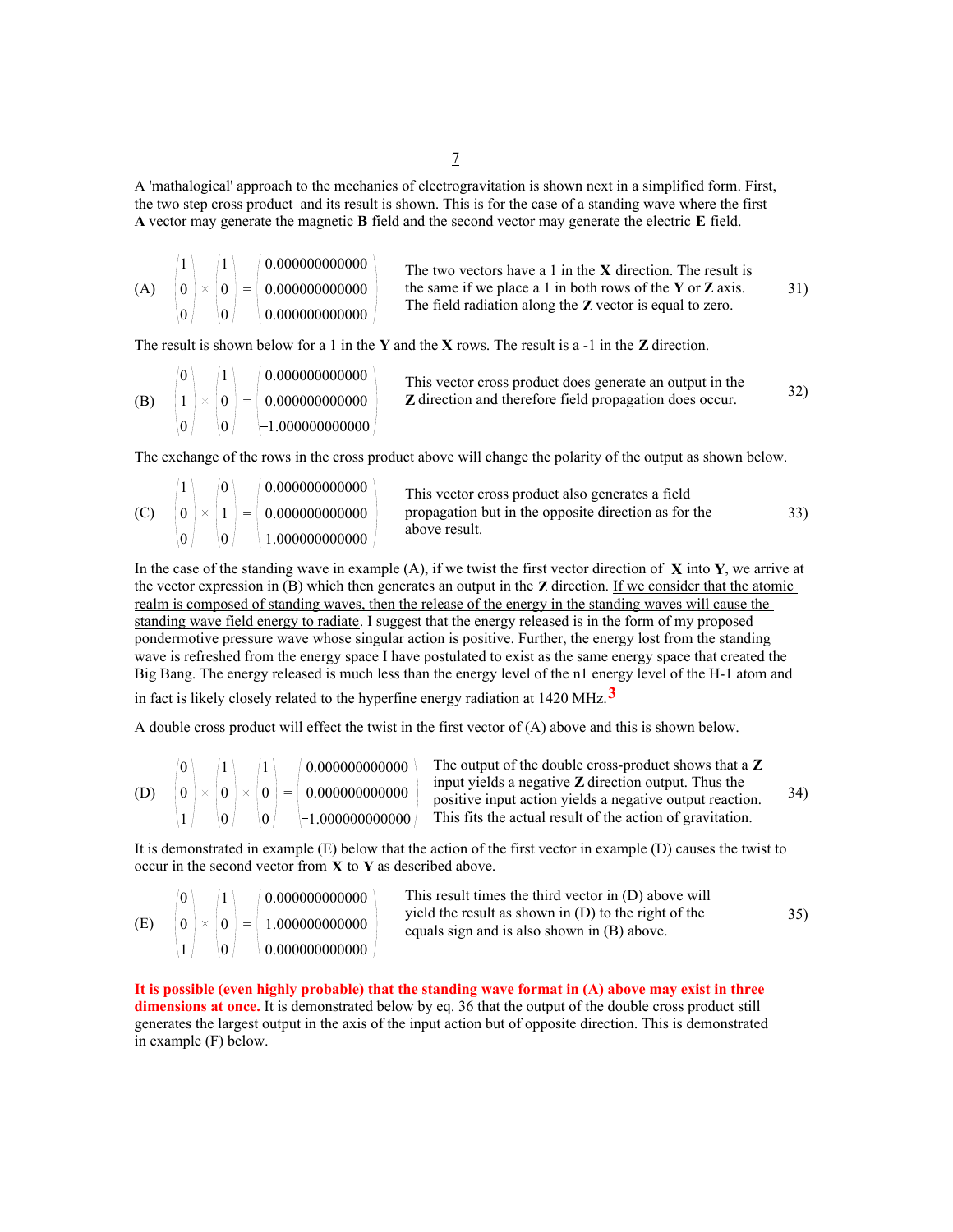| $ 0\rangle$ |  | $\left  \begin{array}{c} \end{array} \right $   2 | $\left( 0.500000000000 \right)$<br>(F) $\left  \begin{array}{c} 0 \end{array} \right  \times \left  1 \right  \times \left  1 \right  \left  \begin{array}{c} 1 \end{array} \right  = \left  0.5000000000000 \right  \right $ | Here we take the average of the possibilities by<br>dividing by two and the result is exactly equal to<br>the result in $(D)$ above. Note that lesser (rotation) | 36) |
|-------------|--|---------------------------------------------------|-------------------------------------------------------------------------------------------------------------------------------------------------------------------------------------------------------------------------------|------------------------------------------------------------------------------------------------------------------------------------------------------------------|-----|
|             |  |                                                   |                                                                                                                                                                                                                               | $ -1.000000000000 $ outputs in the X and Y direction also exist.                                                                                                 |     |

The next examples in (G) and (H) show that the main reaction is along the axis of input action of vector 1 but of the opposite direction of the input.

The reaction is in the opposite direction to the action and along the same axis of the action vector of vector 1. (G) . = 0 1 0 1 1 1 1 1 1 1 2 0.500000000000 1.000000000000 0.500000000000 37) The reaction is in the opposite direction to the (H) = action in vector 1 and is also along the same axis. . 1 0 0 1 1 1 1 1 1 1 2 1.000000000000 0.500000000000 0.500000000000 38)

The input may also be considered as multi-directional and is shown in  $(I)$ ,  $(J)$ ,  $(K)$  and  $(L)$  below.

(I) . = 1 1 0 1 1 1 1 1 1 1 2 0.500000000000 0.500000000000 1.000000000000 (J) . = 1 0 1 1 1 1 1 1 1 1 2 0.500000000000 1.000000000000 0.500000000000 39) (K) . = 0 1 1 1 1 1 1 1 1 1 2 1.000000000000 0.500000000000 0.500000000000 (L) . = 1 1 1 1 1 1 1 1 1 1 2 0.000000000000 0.000000000000 0.000000000000 40)

The case for repulsion of the Earth's gravitational field is made for inputting an action as shown in (I) above since the main output is positive along the **Z** axis. In (J) and (K), the main output is along the **Y** or **X** axis direction respectively. Finally, the case is shown in (L) for an equal action input in all three directions of **X**, **Y** and **Z** such as for the center of the Earth or any other ponderable mass. Thus an object in such a scenario would quite possibly feel no net gravitational force in any direction. (Neglecting of coarse the tremendous additive force of the surrounding mass pushing in from all sides.)

The case of the (I) example is of particular interest since it suggests a method of raising ponderable mass and thus creating a means of launching into space heavy objects without the use of chemical combustion such as used by present day rockets. A strong vertical **A** vector imposed simultaneously on the **X** and **Y** plane of suitable material may cause a positive **Z** output along the **Z** axis. The lesser forces suggest a rotational aspect such as what occurs in tornadoes and hurricanes. The gain in energy may even be applied to explaining the coherent action of ocean waves where the synchronizing phase wave of action is along the crest of the wave and the rotational motion is around that phase wave in a circular motion.

8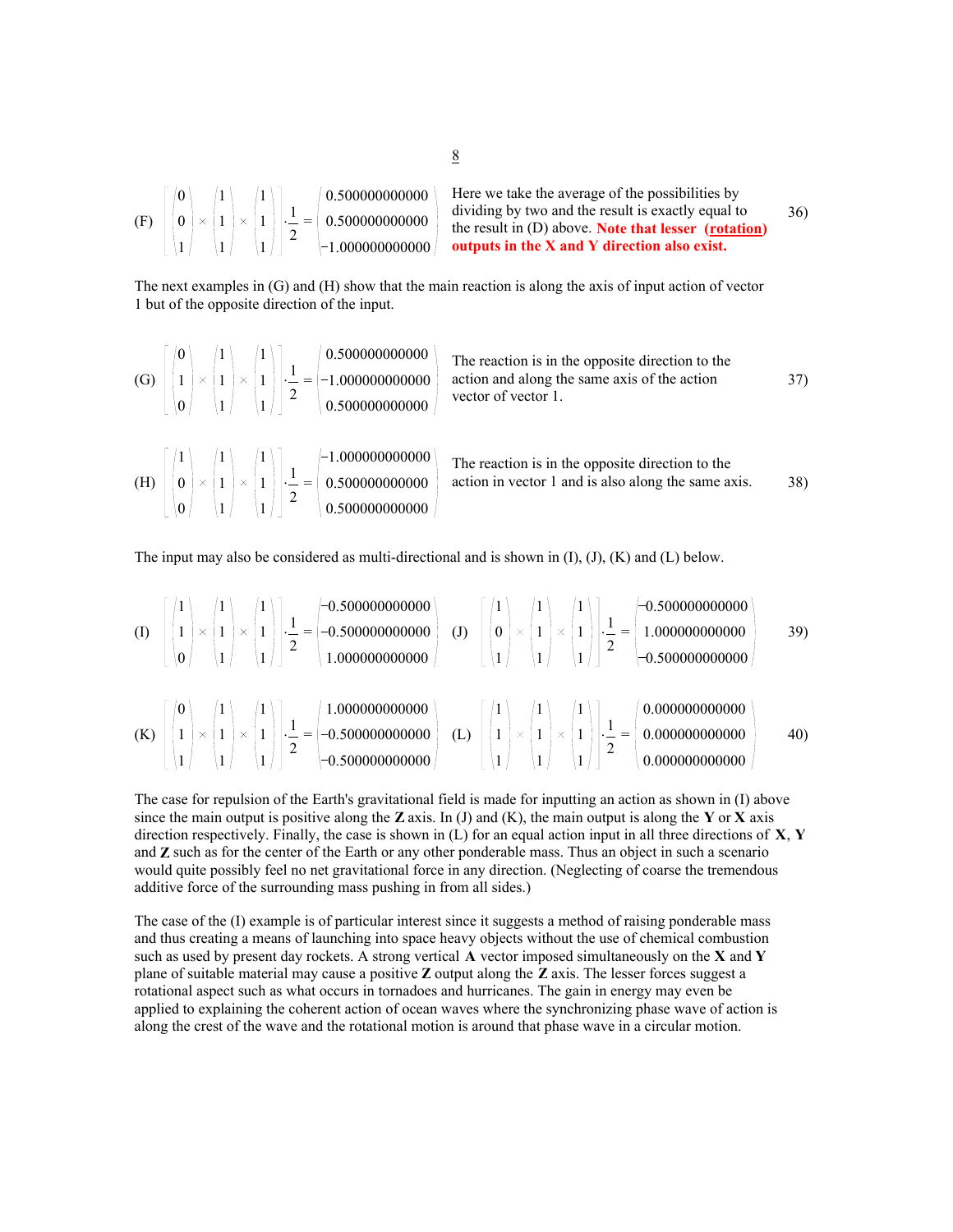The quantum inductance related to the n1 level of the H-1 atom is derived next based on the known quantum fluxoid  $\Phi_0$ . The required capacitance is also calculated as shown below. First, let constants be stated as:

Mult := 1836.152756 
$$
r_{LM} = \frac{\lambda_{LM}}{2 \cdot \pi}
$$
 1<sub>q</sub> := 2.817940920·10<sup>-15</sup>·m  $\varepsilon_0$  := 8.854187817·10<sup>-12</sup>· $\frac{\text{farad}}{\text{m}}$  41)

$$
L_{\text{Qu}} := \frac{\Phi_{o}}{i_{n1} \cdot (Mult)} \qquad \text{and} \qquad C_{\text{Qu}} := \frac{\varepsilon_{o} \cdot (R_{n1})^{2}}{\left(1_{q}\right)} \left[\left(\left(\frac{\pi}{4}\right)\right)\right] \qquad \qquad R_{\text{Qu}} := \frac{L_{\text{Qu}}}{C_{\text{Qu}}} \qquad \text{42}
$$

L  $_{\text{Qu}}$  = 8.502002369700 $\cdot$ 10<sup>-17</sup> ·henry C  $_{\text{Qu}}$  = 6.910493396602 $\cdot$ 10<sup>-18</sup> ·farad R  $_{\text{Qu}}$  = 3.507567865806 ·ohm

Note also that: 
$$
\frac{\mu_0 \cdot R_{n1}^2}{R_{n1}} \left[ \left( \left( \frac{4}{\pi} \right) \right) \right] = 8.466835984000 \cdot 10^{-17}
$$
 then  $f_{n1} = 6.579082358401 \cdot 10^{15}$  · Hz

Then: 
$$
f_{LMu} = (2 \cdot \pi \sqrt{L_{Qu} \cdot C_{Qu}})^{-1}
$$
 or,  $f_{LMu} = 6.566062202745 \cdot 10^{15} \cdot Hz$  43)

The distance required to make  $L<sub>O</sub>$ /meter equal to an adjusted permeability of free space is:

$$
\frac{4}{\pi} = 1.273239544735
$$
 
$$
r_x := \frac{L_{\text{Qu}}}{\mu_o}
$$
 or, 
$$
r_x = 6.765678516584 \cdot 10^{-11}
$$
 
$$
r = 6.765678516584 \cdot 10^{-11}
$$
 
$$
r = 6.765678516584 \cdot 10^{-11}
$$
 
$$
r = 6.765678516584 \cdot 10^{-11}
$$
 
$$
r = 6.765678516584 \cdot 10^{-11}
$$
 
$$
r = 6.765678516584 \cdot 10^{-11}
$$
 
$$
r = 6.765678516584 \cdot 10^{-11}
$$
 
$$
r = 6.765678516584 \cdot 10^{-11}
$$
 
$$
r = 6.765678516584 \cdot 10^{-11}
$$
 
$$
r = 6.765678516584 \cdot 10^{-11}
$$
 
$$
r = 6.765678516584 \cdot 10^{-11}
$$
 
$$
r = 6.765678516584 \cdot 10^{-11}
$$
 
$$
r = 6.765678516584 \cdot 10^{-11}
$$

$$
\Phi_{\text{gold}} := \left(\frac{4}{\pi}\right)^2 \quad \text{where,} \quad \frac{r_x}{\left[\left(\sqrt{\Phi_{\text{gold}}}\right) \cdot R_{n1}\right]} = 1.004153427061 \quad \text{and} \quad \frac{r_x}{R_{n1}} = 1.278527852316 \quad 45)
$$

Where,  $\alpha$ ·Mult·r  $x = 9.065369834864 \cdot 10^{-10}$  ·m and  $\Delta R_{n1} = 9.040055579244 \cdot 10^{-10}$ ·m

## See eq. 118 of Ref. 3 for how r<sub>x</sub> above relates to the natural number e and ∆R<sub>n1</sub> of Ref. 3!

It is of further interest that the multiplier (Mult) above is equal to the ratio of the proton to the electron rest mass. This places the adjusted permeability of free space relative to the mass of the proton equal to the proton/electron mass ratio. Then the mass of the electron and proton can be stated as:

$$
m_{\text{elec}} = \frac{q_{o} \left(\mu_{o}\right) q_{o}}{4 \cdot \pi \cdot 1_{q}} \qquad \text{and} \qquad m_{\text{prot}} = \frac{q_{o} \left(\mu_{o} \cdot \text{Mult}\right) q_{o}}{4 \cdot \pi \cdot 1_{q}} \qquad (46)
$$

$$
m_{\text{elec}} = 9.109389691413 \cdot 10^{-31} \cdot \text{kg} \qquad m_{\text{prot}} = 1.672623098737 \cdot 10^{-27} \cdot \text{kg}
$$

Where:  $m_e = 9.109389700000 \cdot 10^{-31}$  ·kg and  $m_p = 1.672623100 \cdot 10^{-27}$ ·kg 48)

Further, it is established in this paper by eq. 2 and 4 above that:

$$
B_{LM} = 2.851983202936 \cdot 10^{-11} \quad \text{tesla} \quad \text{and} \quad E_{LE} = 7.840484364397 \cdot 10^{-4} \quad \frac{\text{volt}}{\text{m}} \tag{49}
$$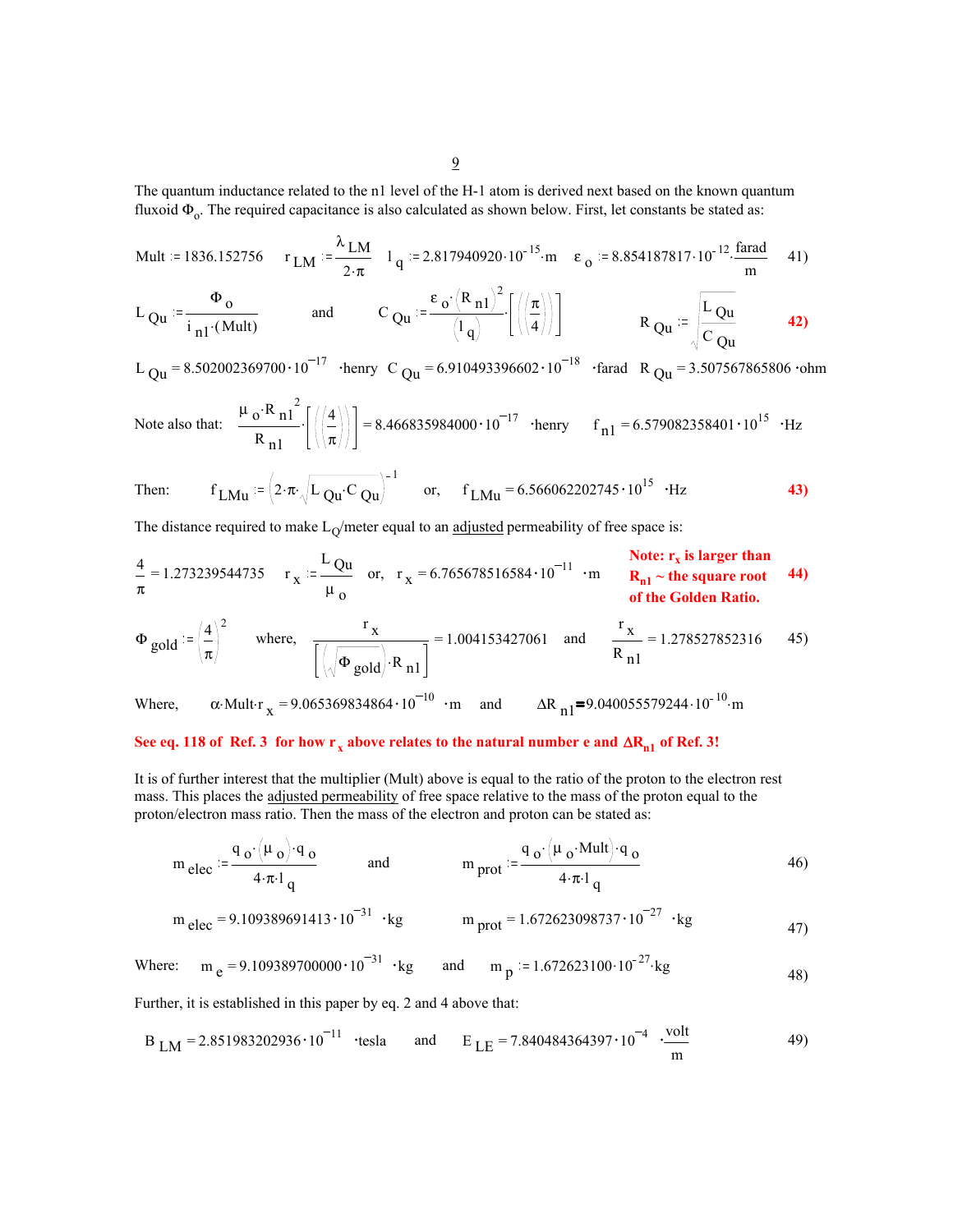Where also the A vector is:  $A_{n1} = 1.664545356129 \cdot 10^{-8} \cdot \frac{\text{weber}}{\text{m}}$  (50)

Also: 
$$
h_{fLM} = q_0 \cdot (A_{n1} \cdot 2 \cdot \pi \cdot R_{n1})
$$
  $\frac{h}{h_{fLM}} = 747.255519608079$  51)

$$
\mu_0 = \frac{L_{\text{Qu}} \cdot \text{Mult}}{r_x} \qquad \mu_0 = 2.307377603647 \cdot 10^{-3} \quad \frac{\text{herr}}{\text{m}} \quad \mu_0 = 1.256637061436 \cdot 10^{-6} \quad \frac{\text{henry}}{\text{m}} \quad 52)
$$

$$
\mu_{\text{rel}} := \frac{\mu_{\text{o'}}}{\mu_{\text{o}}} \quad \text{or,} \quad \mu_{\text{rel}} = 1.836152756000 \cdot 10^3 \quad \frac{\text{d}}{\text{d}\text{r}_x} \left( \frac{L_{\text{Qu}}}{r_x} \right) = -1.857370341135 \cdot 10^4 \quad \text{kg} \cdot \text{coul}^{-2} \tag{53}
$$

Also: 
$$
f_H := 1.420405751786 \cdot 10^{09} \cdot Hz
$$
 and let  $f_H := \frac{1}{f_H}$   $f_H = \text{Hydrogen}$   $f_H = \text{Hydrogen}$  54)

Then: 
$$
t_H = 7.040241837536 \cdot 10^{-10}
$$
 sec  $t_H^{-1} = 1.420405751786 \cdot 10^9$  Hz 55)

| \n $AVec1 := \begin{bmatrix}\n 0 \cdot (0 \cdot \text{kg} \cdot \text{m}^2 \cdot \text{sec}^{-1}) \\  0 \cdot \text{kg} \cdot \text{m}^2 \cdot \text{sec}^{-1} \\  0 \cdot \text{kg} \cdot \text{m}^2 \cdot \text{sec}^{-1}\n \end{bmatrix}$ \n | \n        This vector is <u>non-locally</u> transferred from the proton to all other matter and carries the information as shown in the <b>Z</b> direction. The <u>local reaction</u> is in the opposite direction to the action along axis <b>X</b> , <b>Y</b> or <b>Z</b> .\n | \n        56\n                                                                                             |                |
|-------------------------------------------------------------------------------------------------------------------------------------------------------------------------------------------------------------------------------------------------|---------------------------------------------------------------------------------------------------------------------------------------------------------------------------------------------------------------------------------------------------------------------------------|------------------------------------------------------------------------------------------------------------|----------------|
| \n $q \cdot (A_{n1} \cdot 2 \cdot \pi \cdot R_{n1}) \cdot \text{Mult}\n \end{bmatrix}$ \n                                                                                                                                                       | \n        The <i>Mult</i> parameter infers proton action.\n                                                                                                                                                                                                                     | \n        Reversing the direction of the <b>Z</b> axis <b>A</b> vector will reverse the direction of the\n | \n        57\n |

$$
AVec1 = \begin{bmatrix} 0.00000000000 \\ 0.00000000000 \\ 1.628156162322 \cdot 10^{-33} \end{bmatrix}
$$
 'joule-sec

vector will reverse the direction of the final electrogravitational force along the **Z** axis. The output also has the units of momentum times length of action.

Let time t<sub>u</sub> be established for the correct B flux below as:  $t_{\rm u} = \frac{0.000099535905}{\rm Mult}$ . sec

where, 
$$
t_{\text{u}}^{-1} = 1.844713981352 \cdot 10^7 \cdot \text{Hz}
$$

 $\mathcal{L}$ 

The next two vectors show the 3 dimensional generation of the **B** and **E** vectors respectively.

$$
BVec2 := \begin{bmatrix} \frac{d}{dr} \left[ \frac{L_{Qu}}{r_x \cdot Mult} \left[ q_o \cdot (t_u)^{-1} \right] \right] & \frac{d}{dt} \left[ \frac{d}{dt} \left[ (\mu_o)^{\cdot} \left[ q_o \cdot (t_H)^{-1} \right] \right] \end{bmatrix}
$$
  
\n
$$
BVec2 := \begin{bmatrix} \frac{d}{dr} \left[ \frac{L_{Qu}}{r_x \cdot Mult} \left[ q_o \cdot (t_u)^{-1} \right] \right] & \frac{1}{dt} \left[ \frac{L_{Qu}}{r_x \cdot Mult} \left[ q_o \cdot (t_u)^{-1} \right] \right] & \frac{1}{dt} \left[ \frac{L_{Qu}}{dr_x} \left[ \frac{L_{Qu}}{r_x \cdot Mult} \left[ q_o \cdot (t_u)^{-1} \right] \right] & \frac{1}{dt} \left[ \frac{L_{Qu}}{dr_x} \left[ \frac{L_{Qu}}{r_x \cdot Mult} \left[ q_o \cdot (t_u)^{-1} \right] \right] & \frac{1}{dt} \left[ \frac{L_{Qu}}{dr_x} \left[ \frac{L_{Qu}}{dr_x} \left[ \frac{L_{Qu}}{dr_x} \right] & \frac{1}{dt} \left[ \frac{L_{Qu}}{dr_x} \right] & \frac{1}{dt} \left[ \frac{L_{Qu}}{dr_x} \left[ \frac{L_{Qu}}{dr_x} \right] & \frac{1}{dt} \left[ \frac{L_{Qu}}{dr_x} \right] & \frac{1}{dt} \left[ \frac{L_{Qu}}{dr_x} \left[ \frac{L_{Qu}}{dr_x} \right] & \frac{1}{dt} \left[ \frac{L_{Qu}}{dr_x} \right] & \frac{1}{dt} \left[ \frac{L_{Qu}}{dr_x} \left[ \frac{L_{Qu}}{dr_x} \right] & \frac{1}{dt} \left[ \frac{L_{Qu}}{dr_x} \right] & \frac{1}{dt} \left[ \frac{L_{Qu}}{dr_x} \right] & \frac{1}{dt} \left[ \frac{L_{Qu}}{dr_x} \right] & \frac{1}{dt} \left[ \frac{L_{Qu}}{dr_x} \left[ \frac{L_{Qu}}{dr_x} \right] & \frac{1}{dt} \left[ \frac{L_{Qu}}{dr_x} \left[ \frac{L_{Qu}}{dr_x} \right] & \frac{1}{dt} \left[ \frac{L_{Qu}}{dr_x} \right]
$$

Where: B  $_{LM}$  = 2.851983202936 $\cdot 10^{-11}$  ·tesla and

$$
E_{LE} = 7.840484364397 \cdot 10^{-4} \cdot \frac{volt}{m}
$$
 59)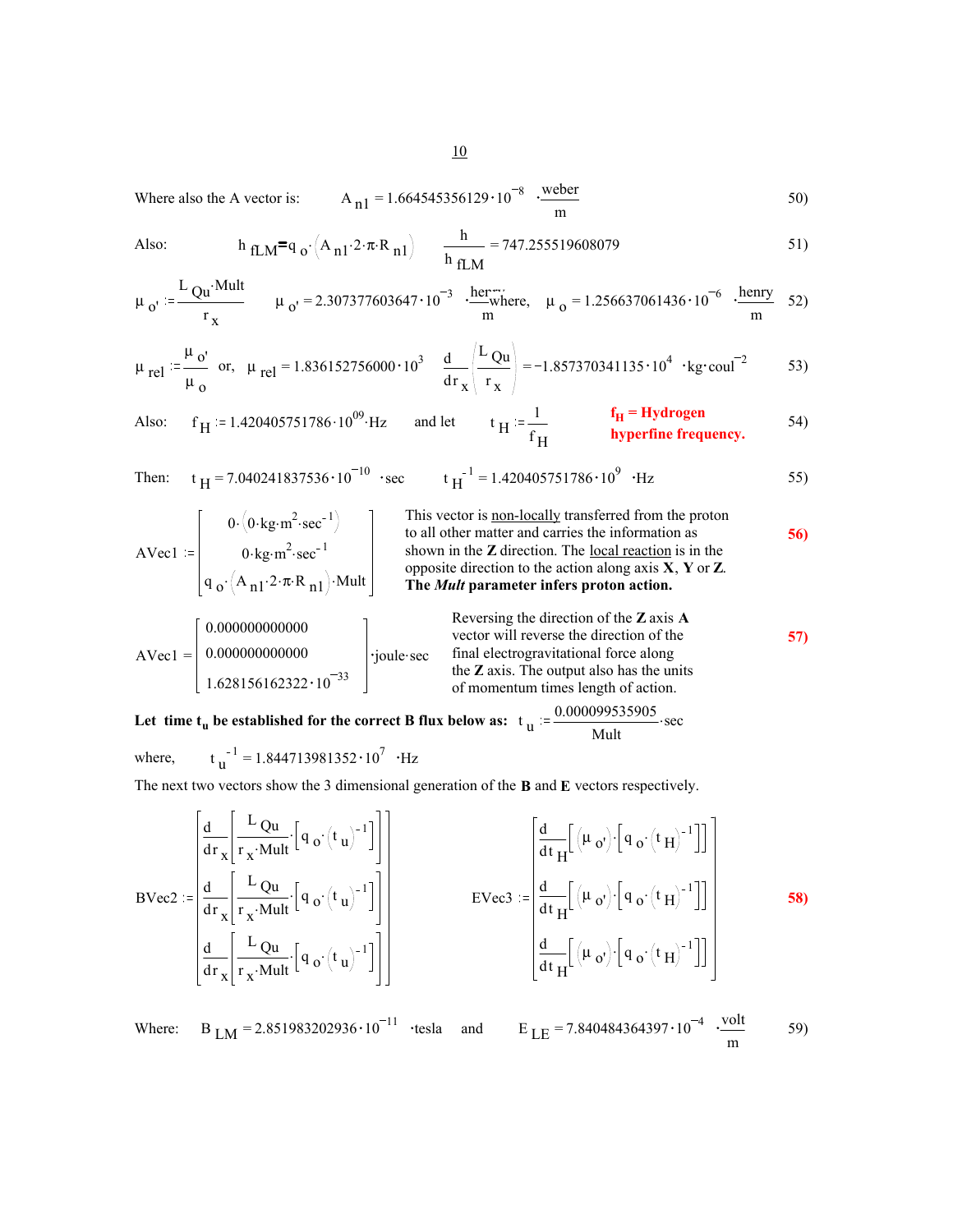$$
BVec2 = \begin{bmatrix} -2.989711756759 \cdot 10^{-11} \\ -2.989711756759 \cdot 10^{-11} \\ -2.989711756759 \cdot 10^{-11} \end{bmatrix} \cdot \text{tesla} \quad \text{and} \quad EVec3 = \begin{bmatrix} -7.458544750563 \cdot 10^{-4} \\ -7.458544750563 \cdot 10^{-4} \\ -7.458544750563 \cdot 10^{-4} \end{bmatrix} \cdot \begin{bmatrix} \text{volt} \\ \text{m} \end{bmatrix} \quad 60)
$$

The second and third vectors are changing with regard to distance and time, respectively. Further, these vectors also start with the **A** vector as the primary vector in **X**, **Y** and **Z**. The second or third vectors are changed via vector 1 which is the action of electrogravitation. The major output force is in the same axis (**Z**) as for the input vector 1 but is opposite in direction as will be demonstrated in the following equations.

First, if we examine the cross product of vector 2 times vector 3 we see that the result indicates that real power is not available in the result since the total cross product of the vectors internal parameters will equal zero.

The cross product yields a null but the hidden **B** and **E** field parameters still have magnitude. <sup>S</sup> ExB . <sup>1</sup> µ o BVec2 EVec3 S = ExB 0.000000000000 0.000000000000 0.000000000000 watt m2 61)

The above field is ubiquitous and may be considered as a zero-point energy field. Further, its field mechanics may be the reason probability theory exists and is stated as Heisenberg's uncertainty principle.

The first row product reveals the reactive (imaginary axis) power hidden in the cross-product field.

$$
S_{EB} := \frac{1}{\mu_0} \cdot BVec2_0 \cdot EVec3_0 \qquad S_{EB} = 1.774489995034 \cdot 10^{-8} \cdot \frac{watt}{m^2}
$$
 (62)

Next, we form a double cross product such that vector 1 is a cross product of vector 2 and that result is also taken as a cross product of vector 3. The output is shown below.

The resulting electrogravitational force is for the <u>proton to electron</u> in the n1 energy level of the Hydrogen atom. The **A** vector is initiated by the proton and is instantaneously transmitted to the electron via vector 1 above. We see that the order of cross-product of vector 2 and 3 is irrelevant but vector 1 must appear first as the initiator. The average force result is shown as a force of attraction.

$$
\text{FEG}_{\text{AxBxE}} := \frac{\text{AVec1} \times \text{BVec2} \times \text{EVec3}}{2} \quad \text{FEG}_{\text{AxBxE}} = \begin{bmatrix} 1.815304485218 \cdot 10^{-47} \\ 1.815304485218 \cdot 10^{-47} \\ -3.630608970435 \cdot 10^{-47} \end{bmatrix} \cdot \frac{\text{henry}}{\text{m}} \cdot \text{newton}^2 \quad 63)
$$

$$
\text{FEG}_{\text{AxExB}} := \frac{\text{AVec1} \times \text{EVec3} \times \text{BVec2}}{2} \quad \text{FEG}_{\text{AxExB}} = \begin{bmatrix} 1.815304485218 \cdot 10^{-47} \\ 1.815304485218 \cdot 10^{-47} \\ -3.630608970435 \cdot 10^{-47} \end{bmatrix} \cdot \frac{\text{henry}}{\text{m}} \cdot \text{newton}^2 \quad 64)
$$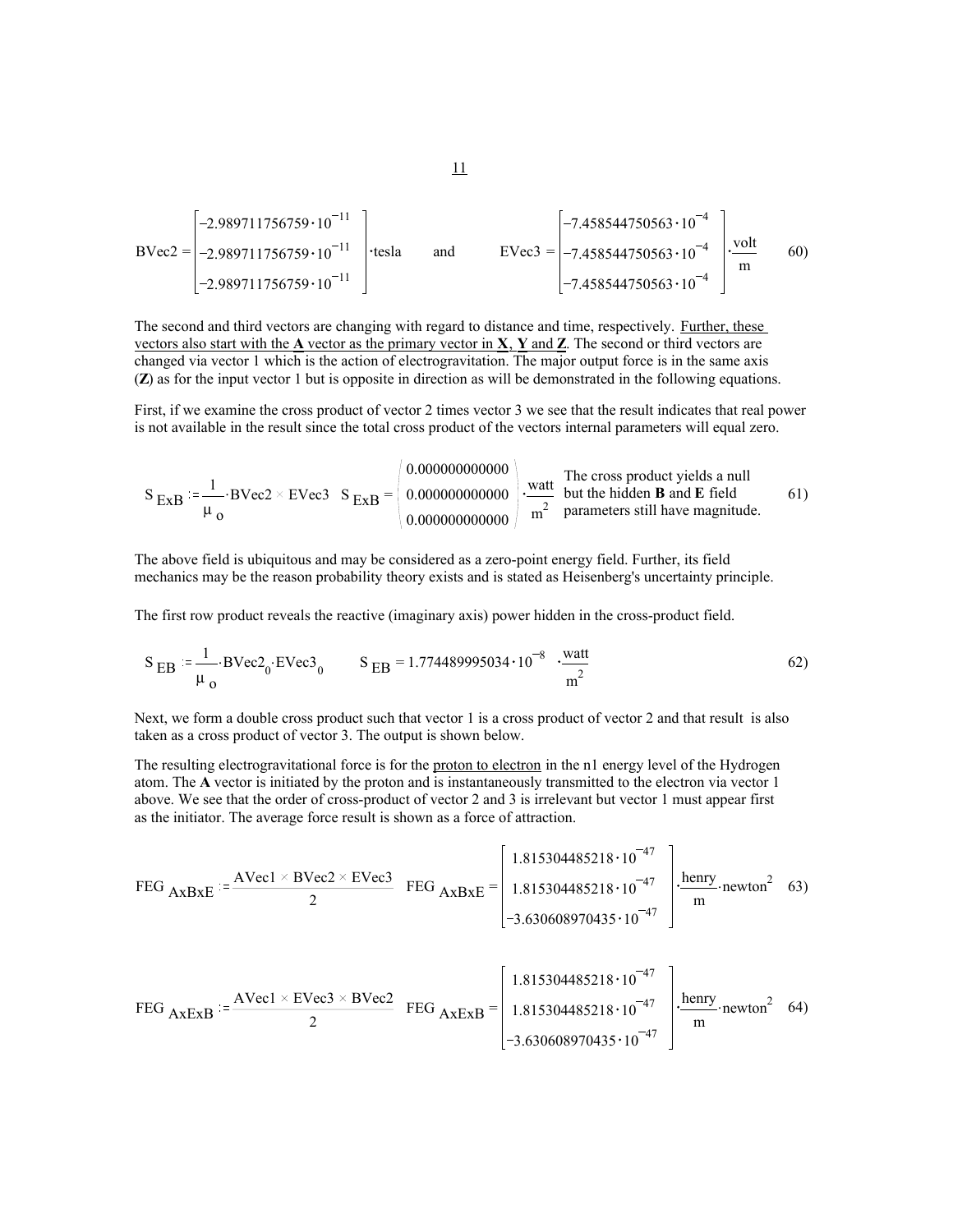Both BVec2 and EVec3 as shown above have as their basic structure the **A** vector and this is shown below.

$$
BA\, \, \text{Vec2} := \frac{L\, \, \text{Qu}}{r_{\,X}} \left[ q_{\,0} \cdot \left( t_{\,U} \right)^{-1} \right] \qquad \text{or,} \qquad \text{BA}\, \, \text{Vec2} = 3.714064877708 \cdot 10^{-18} \quad \frac{\text{volt-sec}}{m} \tag{65}
$$

The derivative with respect to the  $r_x$  distance is essentially equivalent to a variable permeability with distance. Recent tests involving a variable permeability saturable core current transformer generated a small lift when pulsed by a fast rise-time current.**4**

For the electric field generating A vector:

$$
EA_{\text{Vec3}} = (\mu_0) \cdot \left[ q_0 \cdot (t_H)^{-1} \right] \qquad \text{or,} \qquad EA_{\text{Vec3}} = 5.250995880004 \cdot 10^{-13} \cdot \frac{\text{volt-sec}}{m} \tag{66}
$$

The derivative with respect to time  $t_H$  infers no change of free space electric field permittivity. Then the electric field does not change axis in response to an external **A** vector. Further, the electric field **E** circulates around the center of a torus winding to its edge making it 90 degrees to the **B** field which runs through the central windings of the toroid doughnut. Finally, an **E** field is also generated along the open major central axis of the toroid in response to a changing current in the toroid windings.

The permeability relative to the proton is given as  $\mu_0$  which is also expressed as  $(L_{\text{Ou}}^*Mult)/r_x$ .

For example: 
$$
\mu_0 = \frac{L Q u \cdot Mult}{r_x}
$$
 where,  $\mu_{rel} = \frac{\mu_0}{\mu_0}$  (67)

where  $\mu_{rel}$  is equal to the ratio of the proton to electron rest mass.  $\mu_{rel} = 1.836152756000 \cdot 10^3$  68)

A medium having the relative permeability shown by eq. 68 above as  $\mu_{rel}$  may allow for non-local energy space to be interfaced to the macroscopic world. This would allow for energy extraction from the quantum realm and electrogravitational control as well. In creating the proper medium, perhaps a hydrocarbon medium of some type of light oil having in suspension microscopic sized grains of iron powder may create the quantum energy to macroscopic energy field release interface. The permeability would be adjusted by the amount of iron powder in the oil so as to achieve the permeability shown above.

Then the electrogravitational action foundation can start with two **A** vectors of different magnitude and thus different base parameters related to the interaction of the proton and electron at the n1 level of the Hydrogen atom. The two **A** vectors lay along the same axis initially and can exist in any direction as a pair.

The  $BA_{Vec2}$  may be acted on first by the incoming action vector of vector 1 which can be a special form of Plank's constant designated herein as  $h_{fLM}$ . The  $h_{fLM}$  action vector causes the **A** vector of  $BA_{Vec2}$  above to change with respect to distance and this translates to a **B** vector which is 90 degrees to the **A** vector and thus if the **A** vector is in row 1, which is the **X** axis, the newly created **B** vector is now in row 2 or the **Y** axis of vector 2. Next, the EAVec3 **A** vector in vector 3 is acted on by the newly created **B** vector in vector 2 to change EAVec3 with respect to time. This will create a new **E** vector field which will not change rows in vector 3. As a result, the second row **Y** axis of vector 2 will cross multiply with the first row (the X axis) **E** field of vector 3 to create an output pressure wave field as shown above as  $FEG_{ABxE}$  which is the major output in the **Z** axis direction.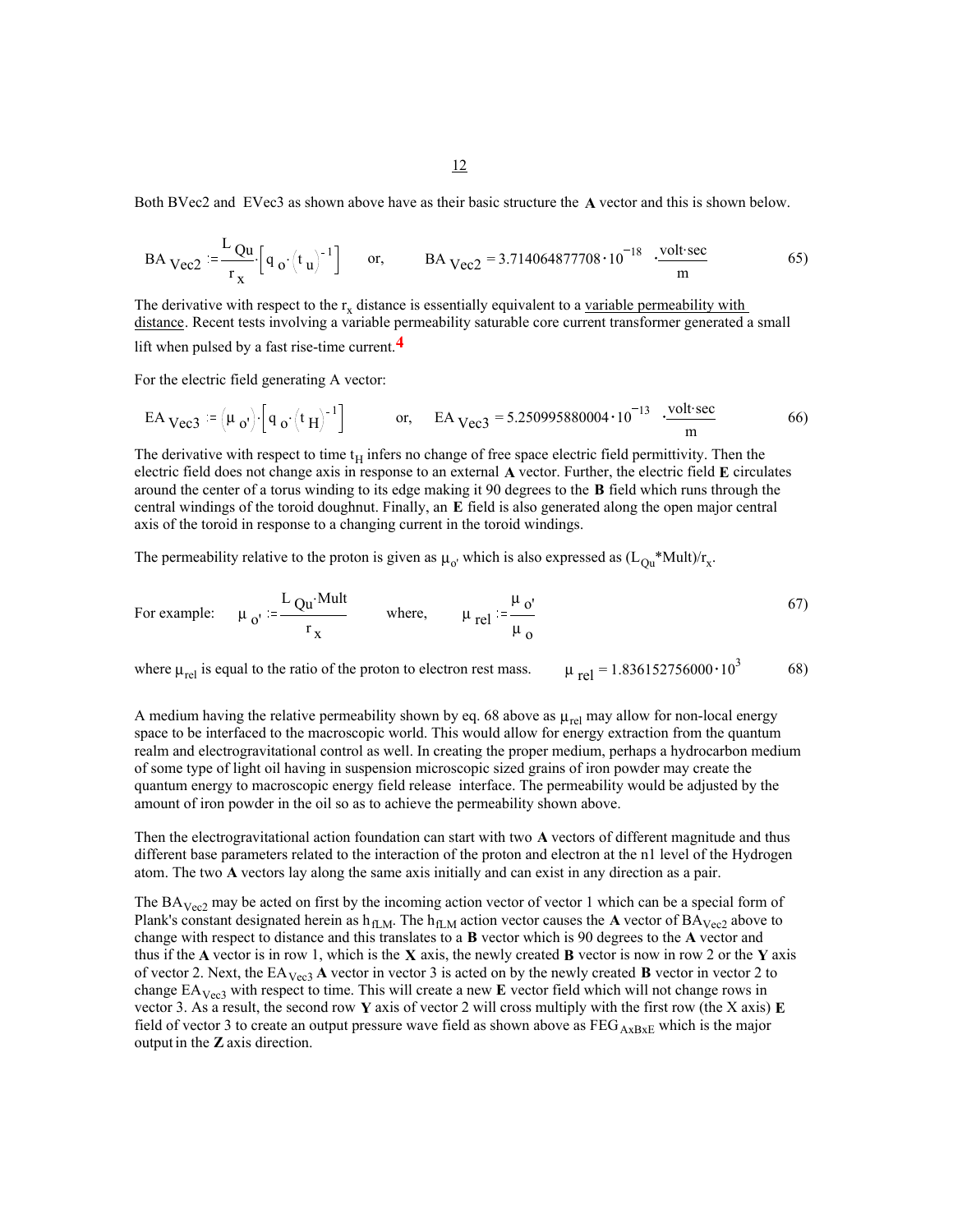The output of the electrogravitational equations above always lay along the same axis as the incoming **A** vector axis. Then the reaction force result is along the same axis as the direction of the incoming **A** vector action contained in  $h_{fLM}$ . Further, the initial **A** vector in vector 1 may be likened to a phase wave which travels at superluminal velocity. Thus, the first interaction works at 90 degrees to the superluminal **A** vector phase velocity axis upon the **X** or **Y** axis of vector 2. This causes the **B** vector to be generated at a 90 degree twist in relation to the **A** vector, either the **X** or **Y** axis in vector 2. The next interaction concerns the **E** vector in vector 3 and is at 90 degrees to the **B** vector axis. This interaction is in the **X** axis if the **B** vector is in the **Y** axis and vis-versa. The final result is a net 180 degree twist back towards the h<sub>fLM</sub> action source of the  $\bf{A}$ 

Equations 28, 29 and 62 state the required Poynting vector power ( **S**) in the electromagnetic radiation that occurs as a result of the double cross product that is the total electrogravitational action. Since it is energy per meter2 per second, we can solve for the Plank related frequency related to the time constant.

Plank quantum frequency possibly related to **B<sub>LM</sub>** in eq. 2.

$$
f_{BLM} = \frac{S_{real_2} \cdot t_{n1} \cdot (\lambda_{LM})^2}{h}
$$
  $f_{BLM} = -295.955984569332 \cdot KHz$  (69)

Plank quantum frequency possibly related to  $E_{LE}$  in eq. 4

$$
f_{\text{ELE}} := \frac{S_{\text{real}_2} \cdot t_{\text{LM}} (2 \cdot \pi \cdot R_{\text{nl}})^2}{h}
$$
  $f_{\text{ELE}} = -295.928924539595 \cdot \text{KHz}$  (70)

Note that the square of  $(\lambda_{LM})$  and  $(2\pi R_{n1})$  are equal to the surface area of a torus.

vector in vector 1 and is a reverse momentum action to that incoming **A** vector.

Note also the following: 
$$
\frac{f_{\text{BLM}} - f_{\text{ELE}}}{e} = -9.954828617841 \cdot Hz \text{ and also:}
$$
 71)

$$
F_{hS} := h_{fLM} \mu_0 \cdot S_{real_2}
$$
  $F_{hS} = -1.982791757595 \cdot 10^{-50}$   $\frac{kg}{m} \cdot volt^2$  (72)

Where it has been established by eq. 17 and 18 above that:

$$
F_{\text{EGneg}_2} = -1.982791757595 \cdot 10^{-50}
$$
 
$$
\cdot \text{newton} \cdot \frac{\text{henry}}{\text{m}} \cdot \text{newton}
$$
 (73)

Finally, 
$$
f_{BLM}(2 \cdot \pi)^3 = -7.341194514198 \cdot 10^7 \cdot Hz
$$
  
\nThat are standing wave frequencies  
\nthat are standing wave frequencies and  
\nthey are nearly equal. Thus both the E  
\nAnd:  $f_{ELE}(2 \cdot \pi)^3 = -7.340523289583 \cdot 10^7 \cdot Hz$   
\n $f_{ELE}(2 \cdot \pi)^3 = -7.340523289583 \cdot 10^7 \cdot Hz$   
\n $f_{LLE}(2 \cdot \pi)^3 = -7.340523289583 \cdot 10^7 \cdot Hz$   
\n $f_{LLE}(2 \cdot \pi)^3 = -7.340523289583 \cdot 10^7 \cdot Hz$   
\n $f_{LLE}(2 \cdot \pi)^3 = -7.340523289583 \cdot 10^7 \cdot Hz$   
\n $f_{LLE}(2 \cdot \pi)^3 = -7.340523289583 \cdot 10^7 \cdot Hz$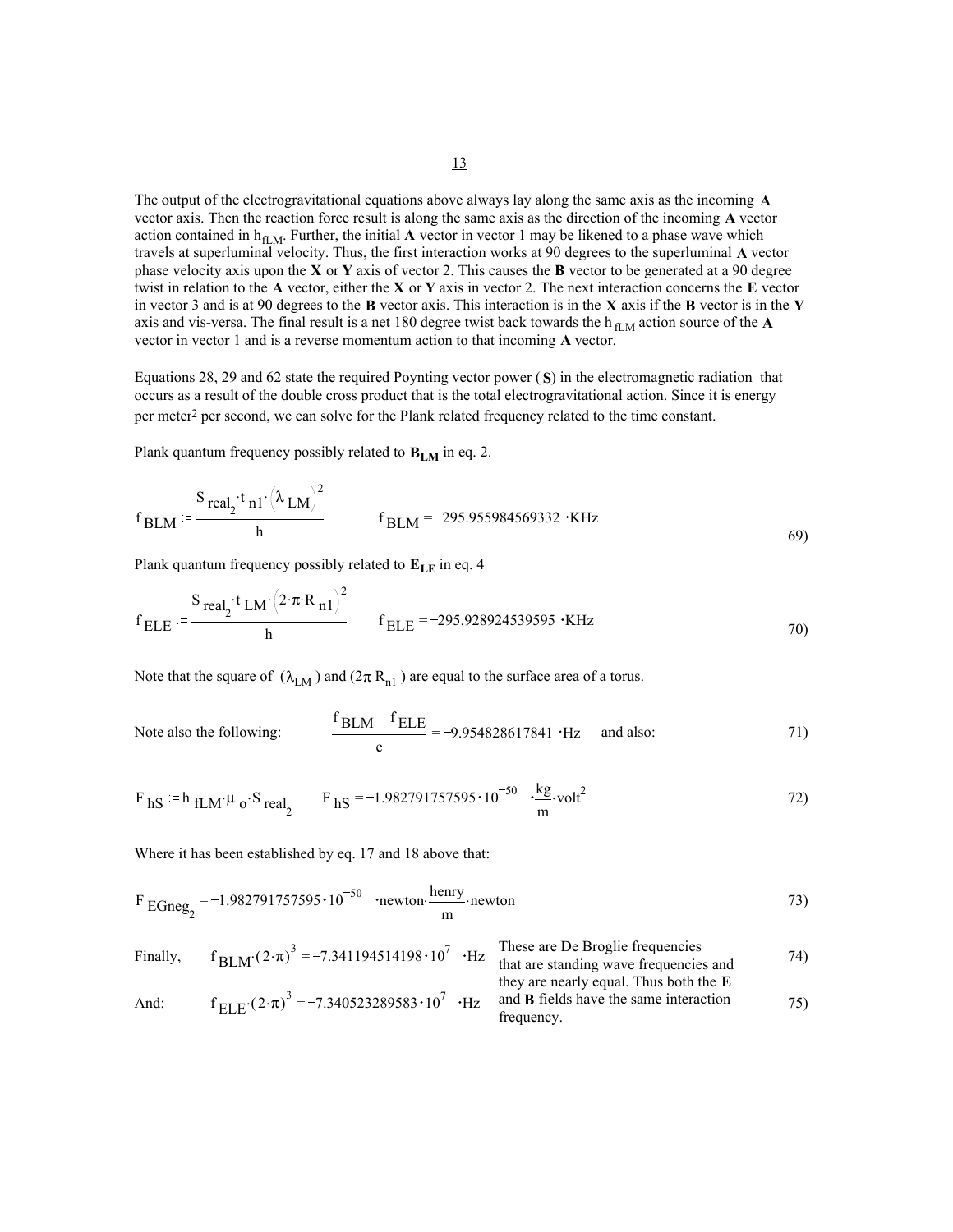Therefore,  $f_{BLM}$  and  $f_{ELE}$  are strong candidates for being common electrogravitational force interaction frequencies. Further, the above frequencies are very close to A'<sub>dbf</sub> main frequency predicted for the De Broglie interaction frequency in a previous paper, *A Testable Dual Frequency Solution For The* 

*Electrogravitational Action Mechanism*, where  $A'_{dbf} = 7.340523441 \times 10^{07}$  Hz.  $\overline{5}$ 

The Schuman frequency of 7.83 Hz is also very close to the product of  $f_{\text{ELE}}$  or  $f_{\text{BLM}}$  and the fine structure constant squared divided by 2 as shown below.

$$
\frac{f_{\text{ELE}} \alpha^2}{2} = -7.879309139645 \cdot \text{Hz}
$$

It is possible to solve for a common De Broglie wavelength related to the frequencies shown above when referenced to the n1 force derived in eqs. 3 and 5 previously.

$$
\lambda_{\text{BLM}} := \frac{\text{h} \cdot \text{f}_{\text{BLM}}}{\text{F}_{\text{LM}}} \cdot 2 \qquad \lambda_{\text{BLM}} = -3.122337762287 \cdot 10^{-6} \cdot \text{m}
$$

$$
\lambda_{\text{ELM}} := \frac{\text{h} \cdot \text{f}_{\text{ELE}}}{\text{F}_{\text{LE}}} \cdot 2 \qquad \lambda_{\text{ELM}} = -3.121909549037 \cdot 10^{-6} \cdot \text{m} \tag{78}
$$

Let the velocity of light be stated as:  $c := 2.997924580 \cdot 10^{08} \cdot \frac{m}{2}$ sec

The above wavelengths is very close to the main De Broglie wavelength calculated in my previous work which is equivalent to:

$$
\lambda_{\rm db} = \frac{c}{2 \cdot \pi \cdot A_f} \qquad \lambda_{\rm db} = 3.147893531848 \cdot 10^{-6} \cdot m \qquad (79)
$$

$$
\frac{f_{\text{BLM}}\lambda_{\text{db}}}{e \cdot (4)} = -0.085682610223 \cdot \text{m} \cdot \text{sec}^{-1} \qquad \sqrt{\alpha} = 0.085424546121 \tag{80}
$$

I have proposed that quantum standing wave energy may be considered as mass and further that in order for the proton and the electron to be able to create an external field, the centers of the proton and electron must be connected to what I call Energy Space. Further, there is no distance between centers in energy space nor is there time as measured in our normal space. Thus, all matter is connected via Energy Space through their centers of action. Also, Energy Space is the same space that supplied the creation energy for the Big Bang and still supplies the necessary refresh energy to support the standing waves that define the stability of the electron and proton structure in spite of the field loss during acceleration caused by interaction externally with other particles. As long as the required refresh energy is less than the rest mass energy, the energy from energy space will be supplied to the proton and/or electron as required to support the standing wave structure that defines the particle's mass structure. Then it is possible that providing the proper quantum to macroscopic energy transition medium will allow for the extraction of energy utilizing the frequency and permeabilitys of the medium as shown above. An added benefit is macroscopic gravitational control.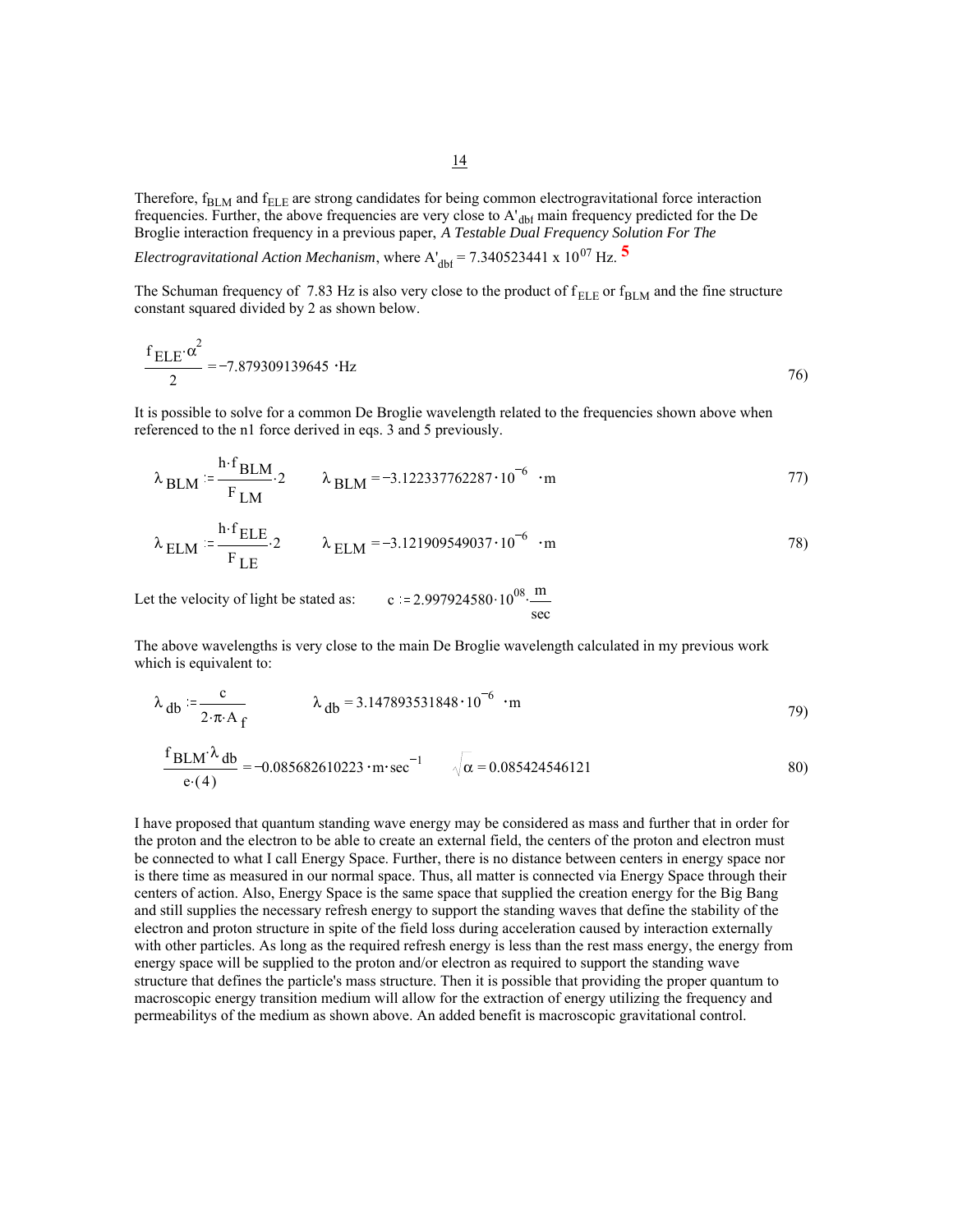It is of interest that in eqs. 24 and 72 above, the units equivalent to newton times henry/m times newton are also expressed as  $kg/m$  times (volts)<sup>2</sup>. If we utilize the mass of the proton, we can solve for a very large distance that is unique to the electrogravitational action in terms of the  $R_{n1}$  peak voltage.

volt 
$$
_{Rn1}
$$
 :=  $\frac{q_0}{4 \cdot \pi \cdot \varepsilon_0 \cdot R_{n1}}$  volt  $_{Rn1}$  = 27.211396094867 volt (81)  
\n
$$
R_{\text{Universe}} = \left| \frac{m_p \left( \text{volt }_{Rn1} \right)^2}{F_{\text{hS}}} \right| \qquad R_{\text{Universe}} = 6.246297047566 \cdot 10^{25} \cdot m \qquad (82)
$$

The above distance shown as  $R_{Universe}$  is how far we must shrink the radius of the Universe to get to the beginning point. Put another way, it is the effective radius of the present Universe in terms of the electrogravitational force parameters of the  $R_{n1}$  level of the Hydrogen atom.

The following sets of cross-products fit the measured results involving a horizontal **A** vector field aligned along the main axis' between two current transformers mounted on a moving balance beam and two nonmoving rigidly mounted current transformers having their main axis' vertical to simulate the vertical **A** vector  $h_{\text{fLM}}$  field coming from the Earth. Thus the non-moving current transformers are mounted below the moving transformers. The first set of equations are for a series current that establishes an upward **A** vector from the non-moving current transformers and also an **A** vector pointing along the balance beam arm away from the fulcrum for the moving current transformers. The second set of equations are for all currents reversed which are stated as a negative time to show current flow in the opposite direction. The currents' are pulsed at a repetition rate of 20 KHz.

The imaginary operator i is added as a product to  $h_{EG}$  below to account for angular momentum or spin associated with the proton that creates the  $h_{fLM}$  action vector. A spin accounts for the handedness of the reaction that causes either an attraction or loss of attraction from the Earth's electrogravitational parameter, h<sub>fLM</sub>. Therefore, interaction with the existing **X** and **Y** rotation field of eq. 36 is strengthened in favor of an angle of interaction that may be related closely to half of the atan of  $4/\pi$ : (~ 26 degrees.)

$$
h_{EG} := q_o \cdot (A_{n1} \cdot 2 \cdot \pi \cdot R_{n1}) \cdot \text{Mult i}
$$
  $h_{EG} = 1.628156162322 \cdot 10^{-33} \text{ i joule-sec}$  (83)

$$
B_{\text{EG}} = \frac{d}{dr_x} \left[ \frac{L_{\text{Qu}}}{r_x \cdot \text{Mult}} \left[ q_{0} \cdot \left( t_u \right)^{-1} \right] \right] \qquad B_{\text{EG}} = -2.989711756759 \cdot 10^{-11} \quad \text{tesla} \tag{84}
$$

$$
E_{\text{EG}} := \frac{d}{dt_H} \left[ \left( \mu_{\text{o'}} \right) \cdot \left[ q_{\text{o}} \cdot \left( t_H \right)^{-1} \right] \right] \qquad \qquad E_{\text{EG}} = -7.458544750563 \cdot 10^{-4} \cdot \frac{\text{volt}}{\text{m}} \qquad \qquad 85)
$$

$$
\begin{bmatrix} 0 \cdot h \, EG \\ 0 \cdot h \, EG \\ h \, EG \end{bmatrix} \times \begin{bmatrix} B \, EG \\ B \, EG \\ B \, EG \end{bmatrix} \times \begin{bmatrix} E \, EG \\ E \, EG \\ E \, EG \end{bmatrix} \times \begin{bmatrix} E \, EG \\ E \, EG \\ Z \end{bmatrix} \cdot \frac{1}{2} = \begin{bmatrix} 1.815304485218 \cdot 10^{-47} i \\ 1.815304485218 \cdot 10^{-47} i \\ -3.630608970435 \cdot 10^{-47} i \end{bmatrix} \cdot \text{volt}^2 \cdot \frac{kg}{m}
$$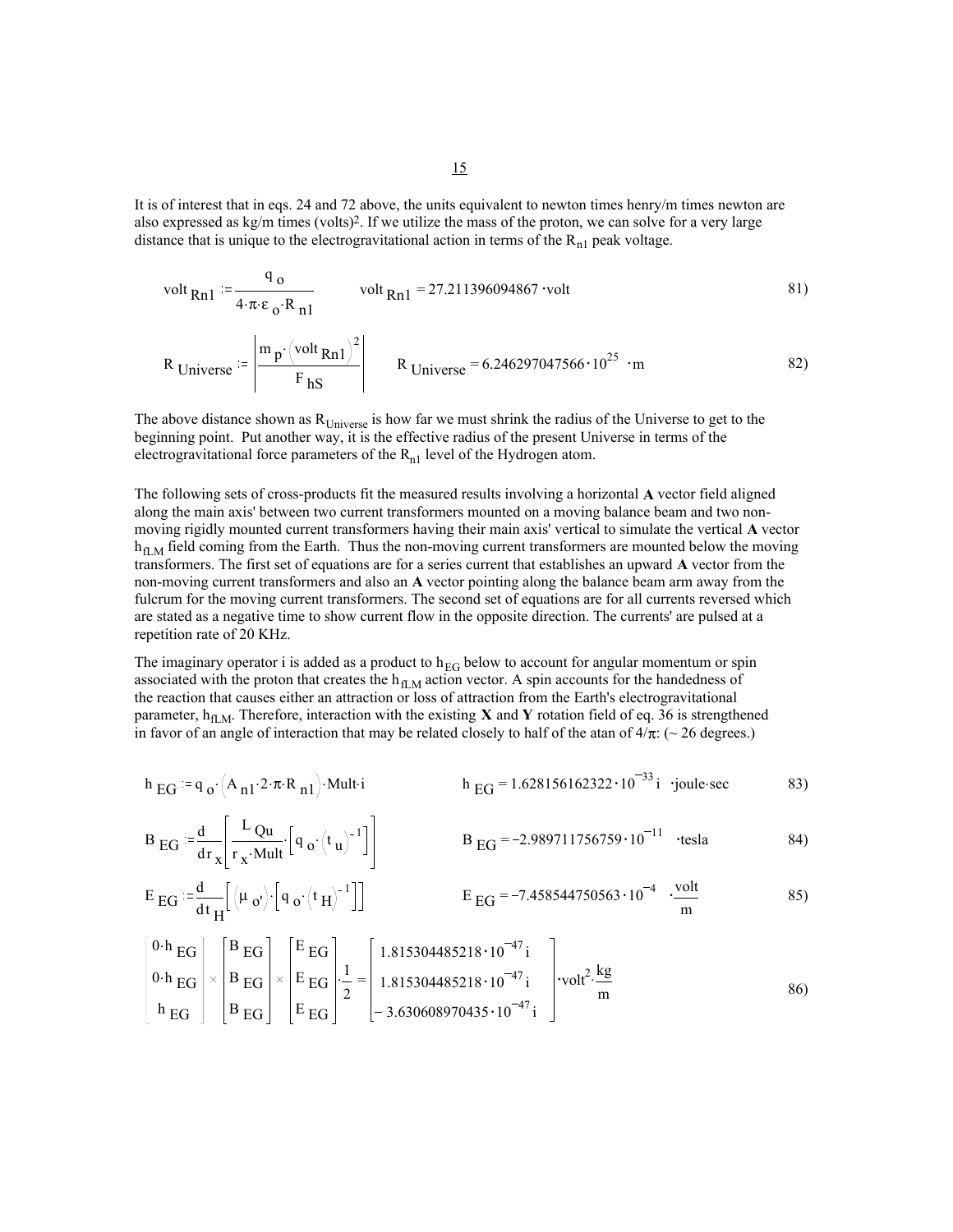The sign of the Poynting power is:

This is a collapsing power field since it is negative in sign. It is in the **Z** direction. . = 0.tesla B EG 0.tesla E EG 0. volt m 0. volt m 1 µ o 0.000000000000 0.000000000000 1.774489995034 10 <sup>8</sup> kg sec 3 87)

Now let the currents be reversed as follows:

$$
A_{n1neg} = A_{n1} - 1 \qquad \qquad t_{uneg} = t_u(-1) \qquad \qquad t_{Hneg} = t_H(-1)
$$

h 
$$
EGneg := q_0 \cdot (A_{n1neg} \cdot 2 \cdot \pi \cdot R_{n1}) \cdot \text{Multi}
$$
 h  $EGneg = -1.628156162322 \cdot 10^{-33} \text{ i } \cdot \text{joule} \cdot \text{sec}$  88)

$$
B_{\text{EGneg}} = \frac{d}{dr_x} \left[ \frac{L_{\text{Qu}}}{r_x \cdot \text{Mult}} \left[ q_o \cdot \left( t_{\text{ uneg}} \right)^{-1} \right] \right] \qquad \qquad B_{\text{EGneg}} = 2.989711756759 \cdot 10^{-11} \quad \text{tesla} \tag{89}
$$

$$
E_{\text{EGneg}} = \frac{d}{dt_{\text{Hneg}}} \left[ \left( \mu_{o'} \right) \cdot \left[ q_{o} \cdot \left( t_{\text{Hneg}} \right)^{-1} \right] \right] \qquad E_{\text{EGneg}} = -7.458544750563 \cdot 10^{-4} \cdot \frac{\text{volt}}{\text{m}} \tag{90}
$$

$$
\begin{bmatrix} 0 \cdot h \text{ EGneg} \\ 0 \cdot h \text{ EGneg} \\ h \text{ EGneg} \end{bmatrix} \times \begin{bmatrix} B \text{ EGneg} \\ B \text{ EGneg} \\ B \text{ EGneg} \end{bmatrix} \times \begin{bmatrix} E \text{ EGneg} \\ E \text{ EGneg} \\ E \text{ EGneg} \end{bmatrix} \cdot \frac{1}{2} = \begin{bmatrix} 1.815304485218 \cdot 10^{-47} i \\ 1.815304485218 \cdot 10^{-47} i \\ -3.630608970435 \cdot 10^{-47} i \end{bmatrix} \cdot \text{vol}t^2 \cdot \frac{\text{kg}}{\text{m}}
$$

It is of immediate importance that the derivative with respect to time of the **E** vector yields an electrogravitational force result that is independent of the signed polarity of the time as is shown above.

The Poynting power for the reversed current is shown below.

$$
\begin{bmatrix} 0 \text{ tesla} \\ B \text{ EGneg} \\ 0 \text{ tesla} \end{bmatrix} \times \begin{bmatrix} E \text{ EGneg} \\ 0 \cdot \frac{\text{volt}}{\text{m}} \\ 0 \cdot \frac{\text{volt}}{\text{m}} \end{bmatrix} \cdot \frac{1}{\mu_0} = \begin{bmatrix} 0.00000000000 \\ 0.000000000000 \\ 1.774489995034 \cdot 10^{-8} \end{bmatrix} \cdot \text{kg \cdot sec}^{-3} \quad \text{This is an expanding or growing field since it is positive in sign.} \tag{92}
$$

The units of kg/sec<sup>3</sup> are equivalent to watts/m<sup>2</sup>.

An alternating polarity of current will create a pulsating field. Thus, an electromagnetic radiation occurs.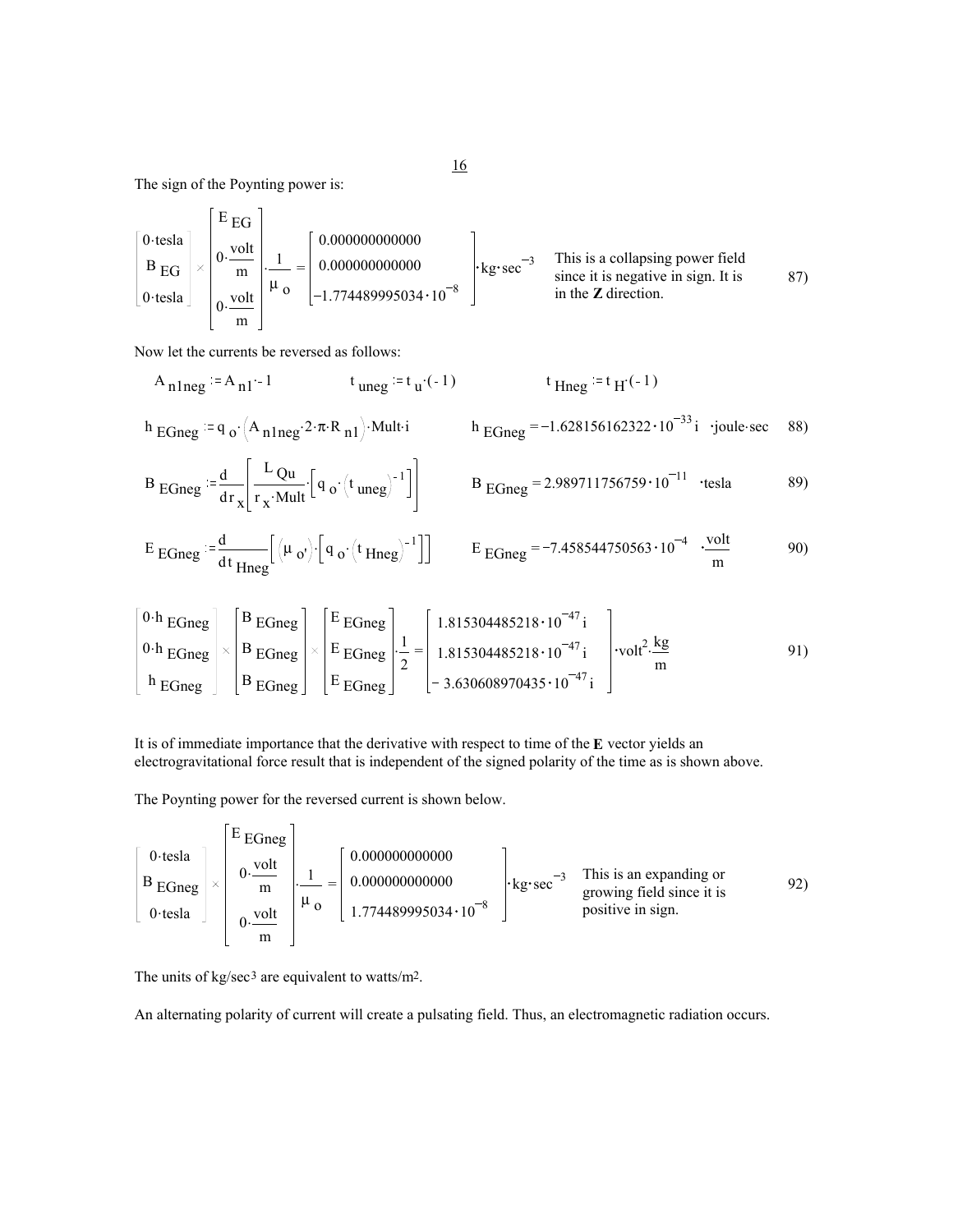Note that the initiator **A** vector (for example, eq. 83 above) has the proton multiplier (Mult) which suggests that the initiator of the electrogravitational action ( $h_{EG}$ ) is the proton. Further, in the second vector involving the **B** flux, the (Mult) adjusted permeability ( $L_{Qu}/r_x$ ) is used which also suggests a reaction involving a target proton. Finally, for the third vector, which is the electric field  $\bf{E}$  vector,  $\mu_{0'}$ which is  $\mu_0$  times the (Mult) ratio of  $m_p/m_e$  also suggests proton action in the final reaction product.

Next, if the direction of current is reversed only in the non-moving current transformers with respect to the moving current transformers, the following action product is observed.

$$
\begin{bmatrix}\n0 \cdot h \text{ EGneg} \\
0 \cdot h \text{ EGneg} \\
h \text{ EGneg}\n\end{bmatrix}\n\times\n\begin{bmatrix}\nB \text{ EG} \\
B \text{ EG} \\
B \text{ EG}\n\end{bmatrix}\n\times\n\begin{bmatrix}\nE \text{ EG} \\
E \text{ EG} \\
E \text{ EG}\n\end{bmatrix}\n\t\cdot\n\begin{bmatrix}\n1.815304485218 \cdot 10^{-47} i \\
-1.815304485218 \cdot 10^{-47} i \\
3.630608970435 \cdot 10^{-47} i\n\end{bmatrix}\n\t\t\cdot\text{volt}^2 \cdot\n\frac{\text{kg}}{\text{m}}
$$

Finally, reversing all of the currents with the non-moving transformer still reversed with respect to the moving transformers will again yield the same result as above.

$$
\begin{bmatrix} 0 \cdot h \, \text{EG} \\ 0 \cdot h \, \text{EG} \\ h \, \text{EG} \end{bmatrix} \times \begin{bmatrix} B \, \text{E} \, \text{Gneg} \\ B \, \text{E} \, \text{Gneg} \\ B \, \text{E} \, \text{Gneg} \end{bmatrix} \times \begin{bmatrix} E \, \text{E} \, \text{Gneg} \\ E \, \text{Gneg} \\ E \, \text{Gneg} \end{bmatrix} \cdot \frac{1}{2} = \begin{bmatrix} -1.815304485218 \cdot 10^{-47} i \\ -1.815304485218 \cdot 10^{-47} i \\ 3.630608970435 \cdot 10^{-47} i \end{bmatrix} \cdot \text{volt}^2 \cdot \frac{\text{kg}}{\text{m}}
$$

A reverse of the action vector  $h_{EG}$  is akin to an antiproton action source which would have a reverse spin along the  $h_{fLM}$  action vector.

If the time related to the derivative of  $t_H$  is made smaller within a limited range, the force output of the electrogravitational equation increases a magnitude of 10 times or maybe even more. If the time is made too small, the force suddenly becomes smaller and may even change sign.

The derivative of the  $E_{Eg}$  **A** vector involving  $t_H$  with respect to  $t_H$  can be simplified as shown below.

$$
E_{\text{EG}} = \frac{d}{dt_H} \left[ \left( \mu_{\text{o'}} \right) \cdot \left[ q_{\text{o}} \cdot \left( t_H \right)^{-1} \right] \right] \qquad \text{Simplifies to:} \qquad (95)
$$

$$
E'_{EG} = -\mu_0 \cdot \frac{q_0}{t_H^2}
$$
 
$$
E'_{EG} = -4.062050244017 \cdot 10^{-7} \cdot \frac{\text{volt}}{\text{m}}
$$

The time related to  $t_H$  can be made a variable and the output plotted as shown below.

$$
\Delta t_{\text{H}} = 1 \cdot 10^{-10} \cdot \text{sec}, 1.1 \cdot 10^{-10} \cdot \text{sec} \dots 1 \cdot 10^{-08} \cdot \text{sec}
$$
 Then,  $\Delta E_{\text{EG}}(\Delta t_{\text{H}}) := -\mu_0 \cdot \frac{q_0}{\Delta t_{\text{H}}^2}$  97)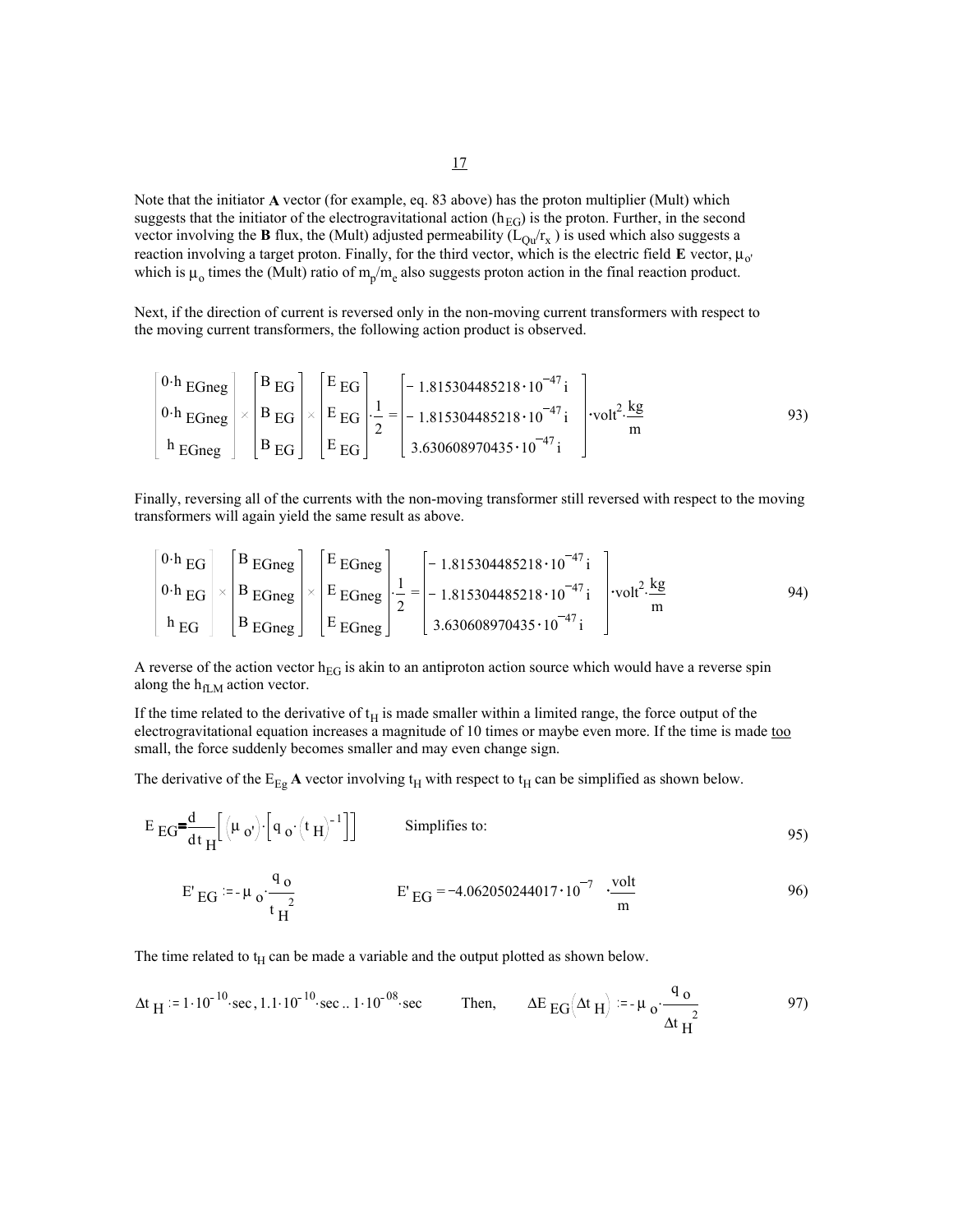

The plot above is converted to a positive value by multiplying the output of the  $\Delta E_{EG}(\Delta t_H)$  equation by -1 since the plot is in log scale and Mathcad would not allow a negative value to be plotted on a log scale. It is obvious that the output is increased by the inverse of the square of  $\Delta t_H$  as shown. Thus the output actually grows exponentially greater in the negative direction as the inverse square of the time related to  $\Delta t_H$  grows smaller. The point to be made here is that if an artificial field is created to simulate the mechanics of the quantum electrogravitational field interaction (**E**) X (**B**) target , adjusting for a smaller time interval parameter related to the electric field  $E_{EG}$  would intensify the total electrogravitational field interaction proportionally as related to the mechanics of the above equation 29 parameter,  $S_{\text{real}}$ .

It is my contention that energy space is for all practical consideration a source of unlimited energy. Further, it is the same space that supplied the original Big Bang energy and continues to supply the necessary **refresh energies** which hold the electron and proton standing waves stable. The standing waves define the 'mass' of the proton and electron and are quantum waves related to the Compton wavelength. The external fields from the proton and electron have in themselves an infinite energy potential. This is by reason that if we view the field of either the proton or electron as surrounding the charge associated with the particle, the field may fill all of space over all possible time with field energy. This would require that the particle in question supply an amount of energy for the field that would be nearly infinite over all of time and space. This must be true in spite of the fact that the particle has a rest mass energy which is finite and much less in the extreme than its associated field energy.

I have proposed that the energy from energy space may be gated into the field of a particle as required to support the standing wave in the action of building the external field. A time pulse multiplied by an area may be used. However, another way of looking at normal space is to consider the possibility of space being constructed only of time vectors associated with a given velocity and therefore distance is established by considering that the 'measure' of distance arises from the passage of time multiplied by some constant velocity, such as the velocity of light in free space. Then time becomes the fundamental aspect of 'normal' or local space and distance is artificial, arrived at by allowing for the speed limit of local space to be set at the velocity of light. Thus, in our observations, distance equals velocity times time in the accepted fashion.

In eq. 27 above, the Poynting power vector was expressed in the units of mass per time cubed. It is of interest then that in a theoretical sense, it is possible to derive the mass of the proton and/or the electron by careful selection of only the time parameters related to the electric and magnetic fields associated with the Poynting power vector.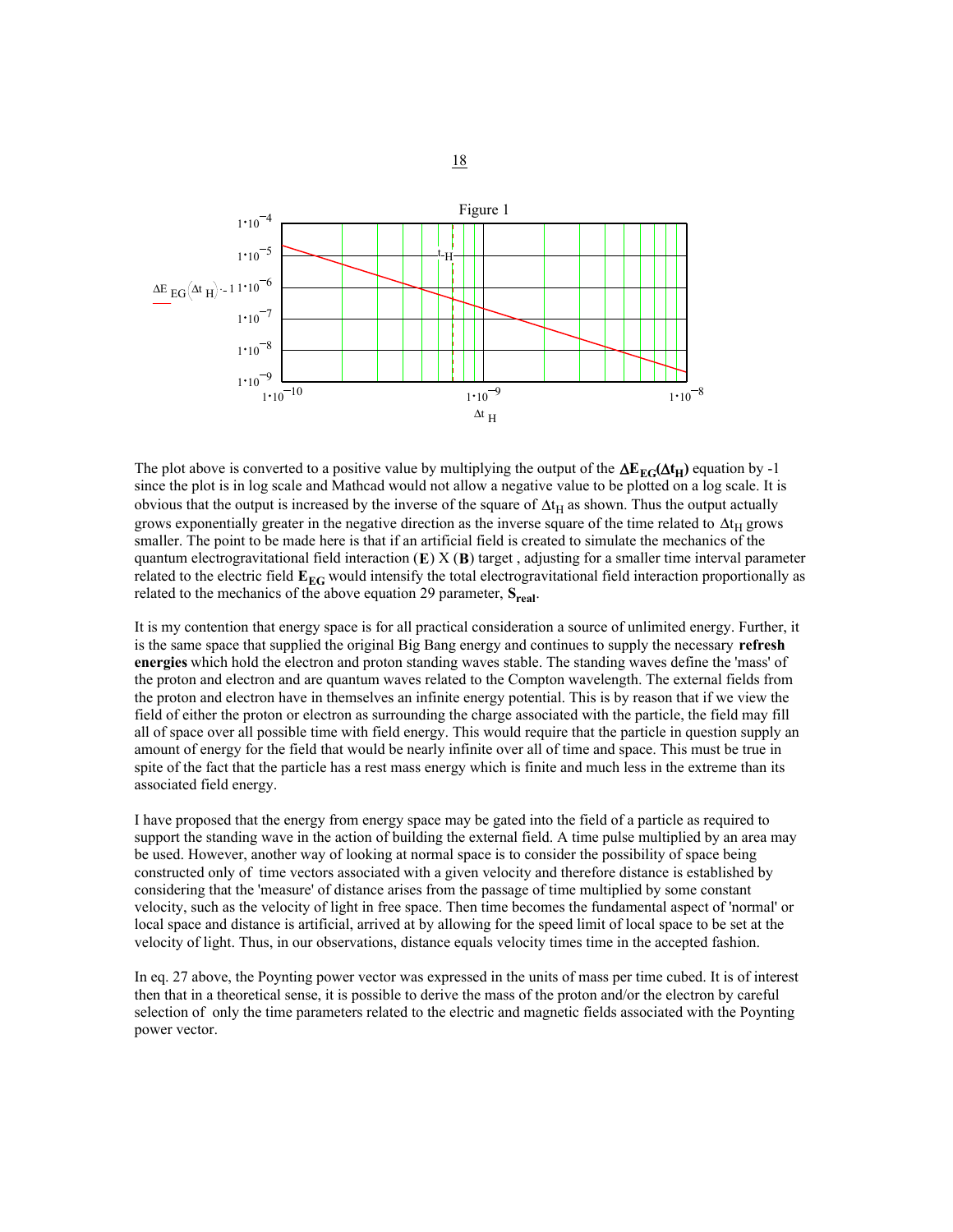$$
\text{Mass}_{\text{TH}} = \int_{0 \text{ sec}}^{f_{\text{LM}}^{-1}} \int_{0 \text{ sec}}^{f_{\text{ELE}}^{-1}} \int_{0 \text{ sec}}^{f_{\text{nl}}^{-1}} S_{\text{stdwV}} dt_{\text{LM}} dt_{\text{LM}} dt_{\text{LM}}
$$

Mass <sup>=</sup> TH 9.110222667161 <sup>10</sup> <sup>31</sup> kg where, <sup>m</sup> <sup>=</sup> <sup>e</sup> 9.109389700000 <sup>10</sup> <sup>31</sup> kg 99)

Where the ratio: 
$$
\frac{1}{f_{\text{ELE}}^{-1} \cdot 4 \cdot \pi^2 \cdot f_{\text{hfLM}}} = -0.999908559351
$$
 is very close to unity and contains  
the key frequencies  $f_{\text{ELE}}$  and  $f_{\text{hfLM}}$ 

Proton mass is: 
$$
(Mass \text{TH}) \cdot \left[ \left( \frac{e}{\alpha} \right) \cdot \left( \frac{\pi}{4} \right) \cdot (2 \cdot \pi) \right] = -1.674664690659 \cdot 10^{-27} \cdot \text{kg}
$$
 where, 101)

(Mass TH)
$$
\cdot
$$
 $\left[\left(\frac{e}{\alpha}\right) \cdot \left(\frac{\pi}{4}\right) \cdot (2 \cdot \pi)\right]$  simplifies to  $\frac{\text{Mass TH}}{2} \cdot \frac{e}{\alpha} \cdot \pi^2$  102)

Note: 
$$
\left(\frac{e}{\alpha}\right) \cdot \left(\frac{\pi}{4}\right) \cdot (2 \cdot \pi) \cdot \left(\frac{m}{m_p}\right) = 1.001129048428
$$
  
\n**The natural number e, the square root of the golden ratio, the fine structure constant and pi are all present in this expression.**

and 
$$
\left(\frac{e}{\alpha}\right) \cdot \left(\frac{\pi}{4}\right) \cdot (2 \cdot \pi) = 1.838225861038 \cdot 10^3
$$
 where,  $\frac{m}{m} = 1.836152755656 \cdot 10^3$  104)

The salient point to be made by the above integration of the Poynting power energy related to the H1 radiation of the Hydrogen atom is that by integrating over properly chosen intervals of 'gate' times, one can create mass out of a field energy that in the beginning appears to be much less than is required for the respective particle rest mass energy. I am also saying that certain frequencies are the key frequencies to opening up the energy input from energy space and that the energy related to the H1 Poynting power is intimately connected to energy space. The possibility of mass creation also may explain in a rather direct form the reason why the negative energy and dark matter exist in our present day universe. Then there may be much more to the radiated H1 energy than meets the 'eye' capable of observation.

For the sake of comparison of the H1 S<sub>real</sub> energy to rest mass energy of the electron and proton:

$$
E_{\text{Sreal}} = h \cdot f_{\text{H1}} = g \cdot 411715746760 \cdot 10^{-25}
$$
 'joule

$$
E_e
$$
 = m<sub>e</sub>·c<sup>2</sup>  $E_e$  = 8.187111168007·10<sup>-14</sup> 'joule 106)

$$
E_p := m_p \cdot c^2
$$
  $E_p = 1.503278673200 \cdot 10^{-10}$  'joule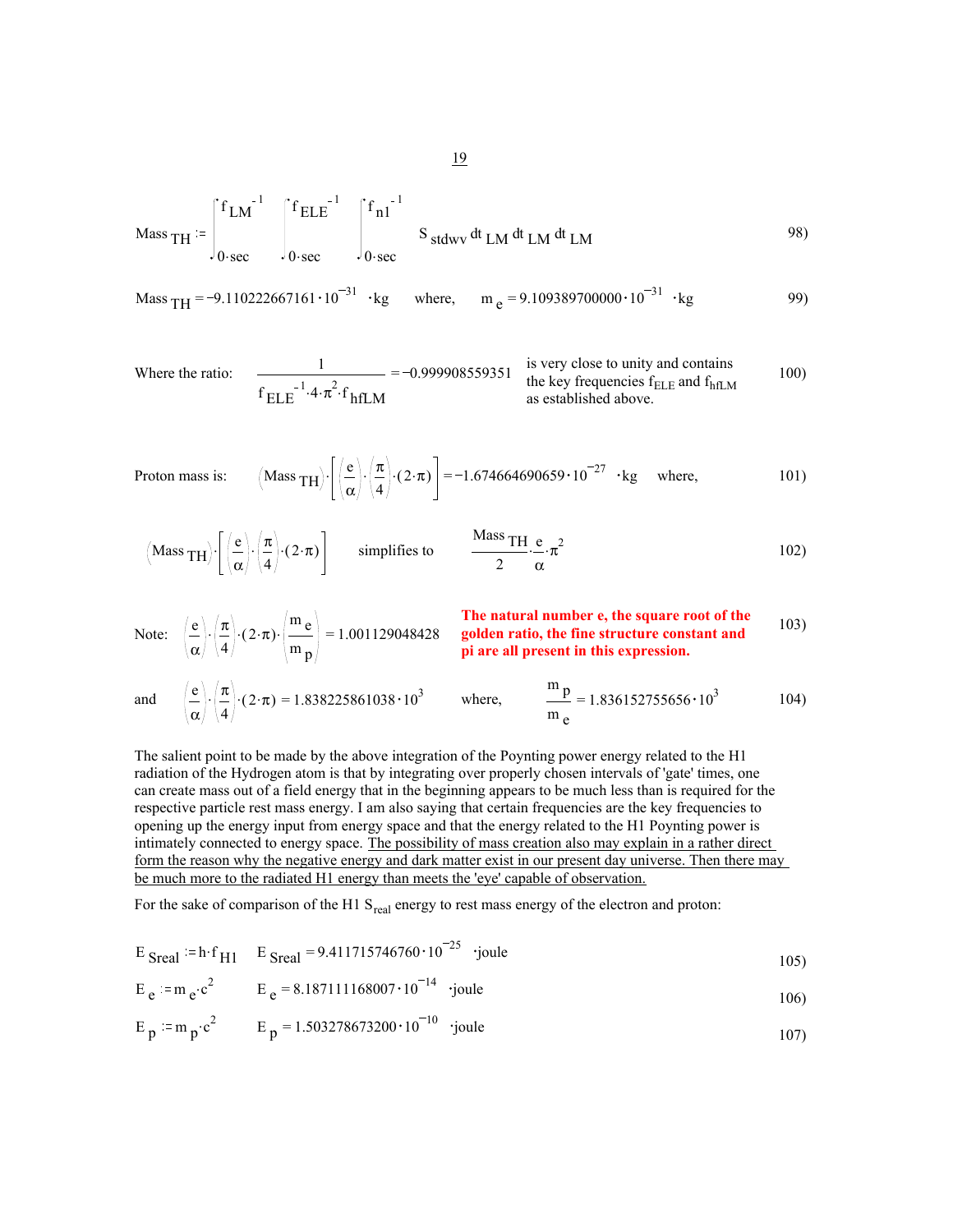Then the energy that makes up the electrogravitational equivalent mass ( $Mass_{TH}$ ) may arise from integrated fields as shown by the three dimensional time integral above. It should be noted that in the integral with respect to time that derives the electrogravitational negative field mass ( $Mass_{TH}$ ), the three vector 'times' are directly stated in terms of  $f_{LM}^{-1}$ ,  $f_{ELE}^{-1}$  and  $f_{n1}^{-1}$  which are fundamental quantities as developed in the previous equations above.

Rest mass may be considered as a scalar mass formed up as standing waves of field energy supported by an input refresh pulse from energy space when necessary to support an external electric or magnetic field. Rest mass may also be considered to be *inertial mass* since there is a time lag to redefine or support the standing wave mass structure and its associated fields when that mass is moved through space-time from one position to another.

Electrogravitational mass on the other hand may be viewed as being created by the reaction integral (MassTH) involving three vectored times as shown above. For the case of ordinary gravitational reaction, as on the Earth or other ponderable masses, the required equivalent field mass is created at the time of reaction. This electrogravitational field mass is a vector, in deference to the inertial mass as defined immediately above. The horizontal components of electrogravitational mass field creation may involve  $f_{ELE}$ and  $f_{n1}$ , while the vertical component may involve  $f_{LM}$  only.

Thus, the mass formation required for the above mechanics of electrogravitation may result in what is considered as dark matter and even dark energy in the final result over extended time since the beginning of the universe. The field mass formed as described above may not have an associated external electric or magnetic field and thus appear invisible to ordinary electromagnetic radiation. It may however react and interact directly with other electrogravitationally formed field mass.

The derived mass  $Mass_{TH}$  is formed from the triple integral of eq. 27,  $(S_{stdwv})$ , with respect to three distinct fundamental times. Namely, the electrogravitational time  $f_{LM}^{-1}$ , the  $f_{ELE}^{-1}$  and the  $f_{nl}^{-1}$  times with respect to the inverse of the related electrogravitational and H-1 atomic fundamental frequencies. The field power of S<sub>stdwy</sub> is herein defined as existing throughout all of space as a standing wave of energy per unit time and area that can be released with the key frequencies as stated above. Utilizing the triple integral equation that creates mass from the S<sub>stdwy</sub> field, it is possible to derive fundamental charge from basic principles as defined herein for the creation of mass of the electron and proton derived from the ubiquitous  $S_{\text{stdwv}}$  field.

$$
q_e := \left( \sqrt{\frac{\text{Mass} \, \text{TH}^2 \cdot \pi}{\mu_o}} \cdot l \right) i \qquad q_e = -1.602250581030 \cdot 10^{-19} \cdot \text{coul} \tag{108}
$$

Note the multiplier of  $2\pi^3$  under the radical which is related to torus volume of Volume =  $2\pi^3 r^3$ . Also, the imaginary operator i is also cubed to arrive at positive real charge magnitude as shown below,  $q_p = \left| \frac{\left| \begin{matrix} 1 & 1 & 1 \\ 1 & 2 & 1 \\ 1 & 1 & 1 \end{matrix} \right|}{\cdots} \cdot 1_q \right|$ .  $i = 3$  imaginary operator i is also cubed to arrive at positive 109) Mass  $TH \frac{e}{m} \cdot 2$ . α  $2 \cdot \pi^3$  $\mu$ <sub>0</sub>'  $\left| \begin{array}{c} 1 \end{array} \right|$  i <sup>3</sup>

where; 
$$
q_p = 1.603154834965 \cdot 10^{-19} - 2.944850395588 \cdot 10^{-35} i \cdot \text{coul}
$$
 110)

It is of interest that the S<sub>stdwv</sub> field is also intimately related to the H-1 hyperfine radiation frequency of **1420 MHz by the three dimensional derivative with respect to time**  $t_H$  **of eq. 54 above in the more fundamental A vector Evec3 of eq. 58 above.**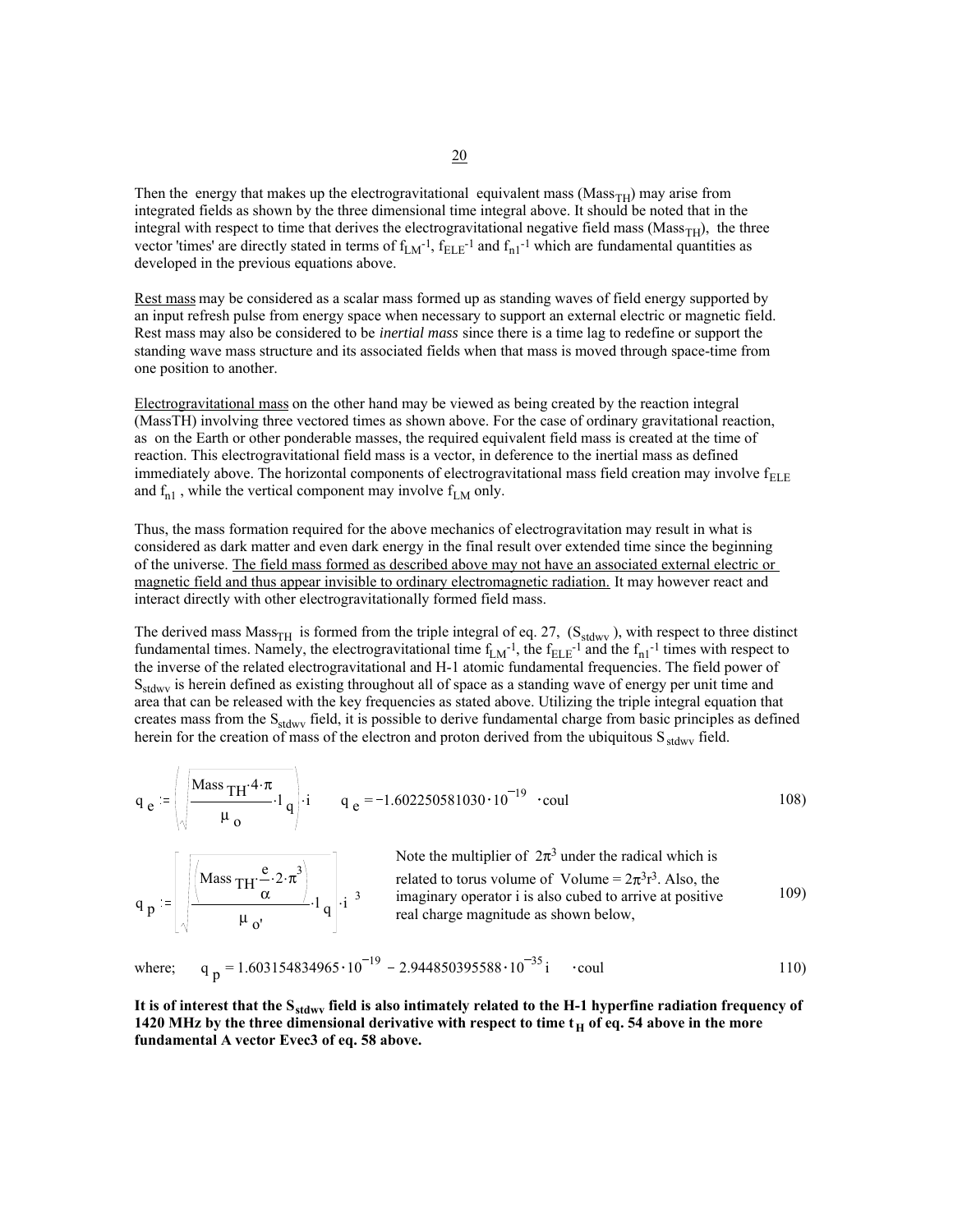It was suggested above that field mass may be created that does not have an associated electric or magnetic field. It may also be possible that a charge may be created by the above process under the radical that does not have an associated mass. Further, there is the possibility of mass or charge creation that does not have the value of the known constants of mass and charge. These would be ephemeral to ordinary mass and charge but would have to be taken into account when calculating the total electrogravitational action.

It is also possible that the created charge and mass may exist in alternate times an thus change from one form to the other in alternating fashion. This describes neutrino action and in fact may be the process of neutrino mechanics as observed to occur.

In equations 56, 57 and 58 above it was presented that the action as well as the interaction that created the net electrogravitational reaction was accomplished via the proton in all three vector instances. Thus it is proposed herein that it is primarily the proton that creates the electrogravitational action as well as final reaction. Further, as was brought forth in a previous work, (see reference 3 on page 22 below), the proton may be considered as a free energy source as well as exhibiting a positive pressure wave.

Equation 56 also presents the action vector AVec1<sub>2</sub> as having the same units as Plank's constant h. It is of interest that the ratio of Plank's constant h to  $AVec1<sub>2</sub>$  times pi yields a number very close to the square root of the Golden Ratio which herein is taken as  $4/\pi$ .

$$
\frac{h}{AVec1} \cdot \pi = 1.278527858363 \quad \text{where,} \quad \frac{4}{\pi} = 1.273239544735 \tag{111}
$$

The square root of the golden ration infers a direct relationship to a growing field which is also taken as a creation field.

Finally, in equations 109 and 110 above, the imaginary operator i is introduced to allow for real value magnitudes of charge. The operator i infers angular momentum which also infers spin. Thus charge may arise from a fundamental property connected with spin as shown in equations 109 and 110. Note that in equation 110, the imaginary operator is cubed and that the proton actually is composed of three quarks.

In conclusion, the deft manipulation of the general A-Vector field may allow for direct control of electrogravitational force as well as unlimited energy from the proton utilizing the appropriate timed pulsed frequencies as developed in the main body of this work.

> Jerry E. Bayles May 07, 2006

<−Ω−>